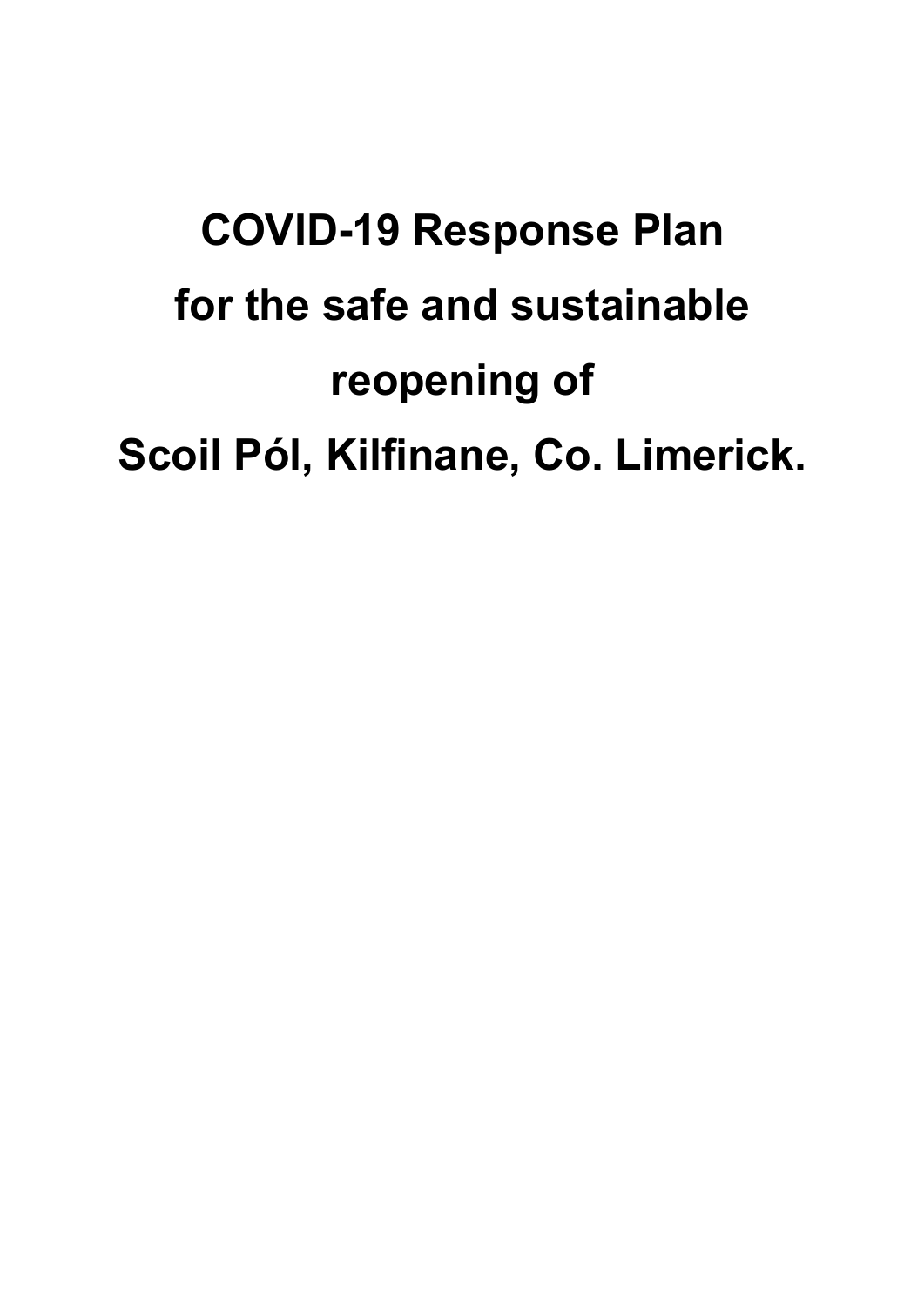## **Table of Contents:**

- 1) Introduction
- 2) What is a School COVID-19 Response Plan?
- 3) School COVID-19 Policy
- 4) Planning and Preparing for Return to School
	- 4.1) Induction Training
	- 4.2) Procedure for Returning to Work (RTW)
	- 4.3) Lead Worker Representative (LWR)
	- 4.4) Display signage
	- 4.5) Making changes to school layout
	- 4.6) Update Safety and Risk Assessment
	- 4.7) Access to the School and Contact Log
- 5) Control Measures To prevent Introduction and Spread of COVID-19 in Schools
	- 5.1) Know the Symptoms of COVID-19
	- 5.2) Respiratory Hygiene
	- 5.3) Hand Hygiene
	- 5.4) Physical Distancing
	- 5.5) Use of PPE in Schools
- 6) Impact of COVID-19 on certain school activities
- 7) Hygiene and Cleaning in School
- 8) Dealing with a suspected case
- 9) Staff Duties
- 10) Absence Management
- 11) Employee Assistance and Wellbeing Programme

This is a living document and may be reviewed and amended to take into account new guidance from www.Gov.ie, www.dbei.ie , www.hse.ie, www.hpsc.ie, www.hsa.ie; www.education.ie or agreements with education partners as appropriate for post primary schools.

Responsibility for the development and implementation of this COVID-19 Response Plan and the associated control measures lies with the Board of Management.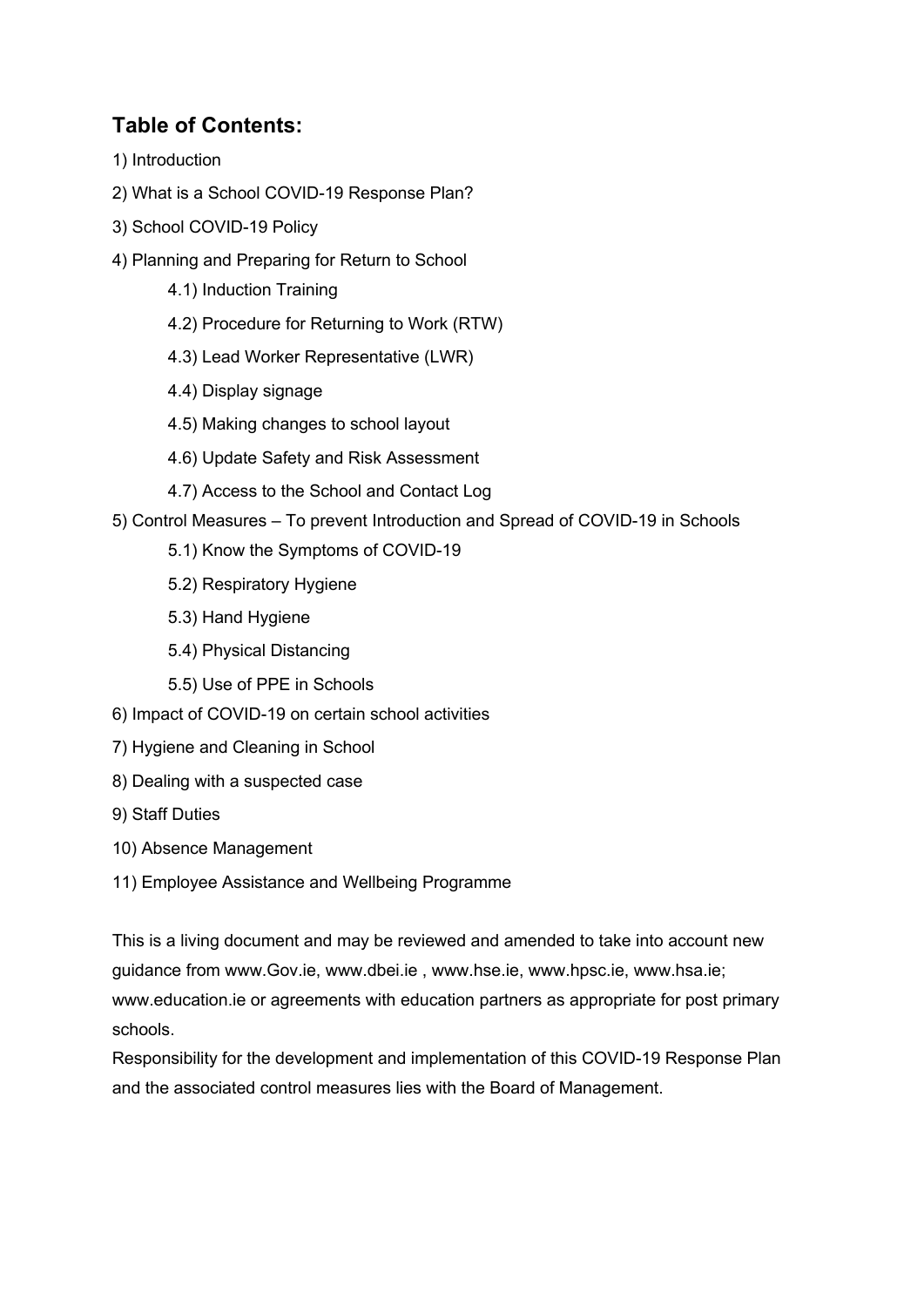## **Appendices**

**Appendix 1** Scoil Pól COVID-19 School Policy Statement

**Appendix 2** Pre-Return to Work Questionnaire COVID-19

**Appendix 3** Lead Worker Representative

**Appendix 4** Risk Assessment

**Appendix 5** School Contact Tracing Log

**Appendix 6** Checklist for School Managers

**Appendix 7** Checklist for Managing a Suspected Case of COVID-19

**Appendix 8** Checklist for Lead Worker Representative

**Appendix 9** Checklist for Cleaning

**Appendix 10** Correct use of Face Coverings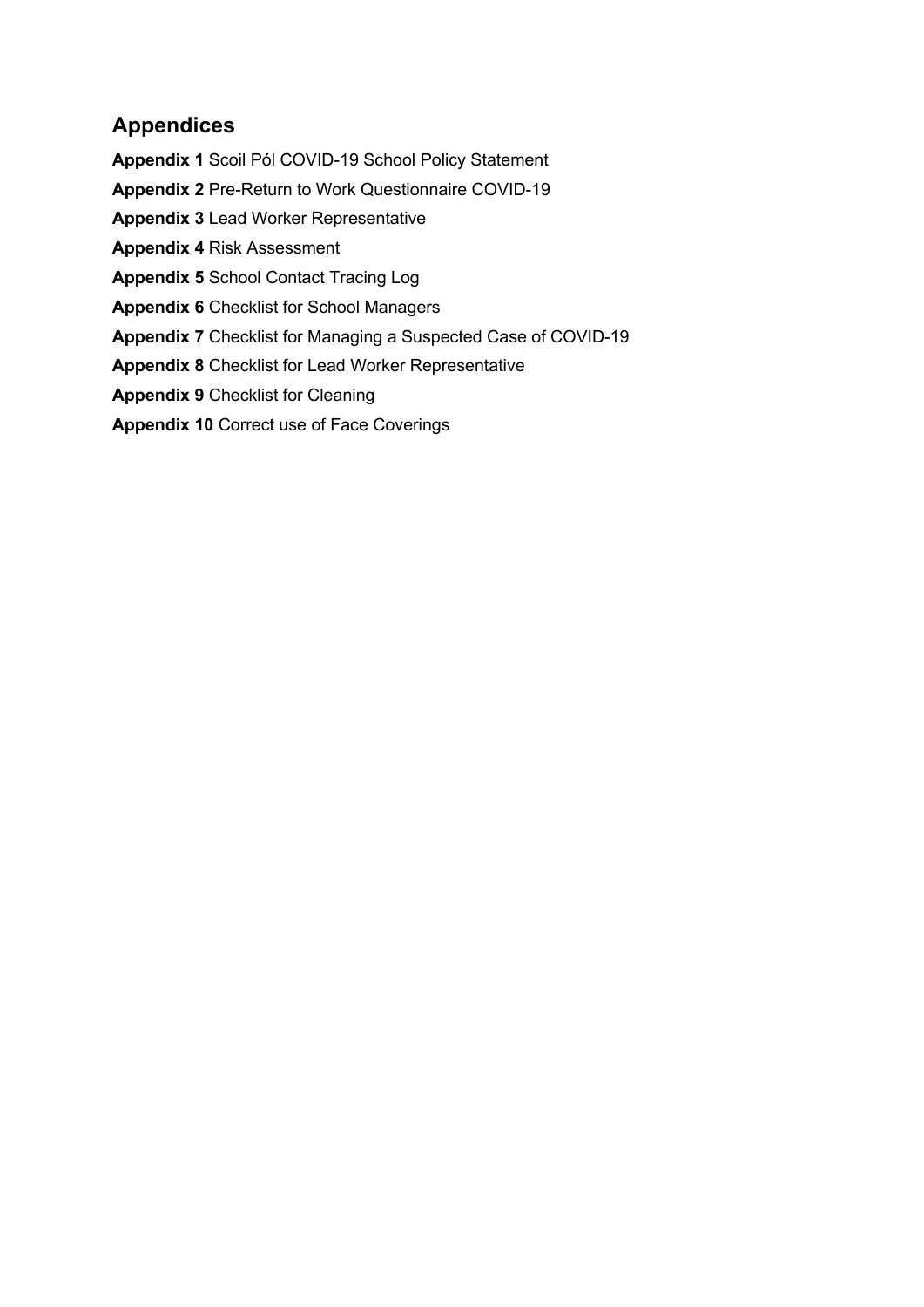# **1) Introduction**

The purpose of this document is to provide clear and helpful guidance for the safe operation of Scoil Pól through the prevention, early detection and control of COVID-19. It provides key messages to minimise the risk of COVID-19 for staff, students, families and the wider community while recognising the importance of education for the health and wellbeing of our students and society as a whole.

This document focuses on the practical steps which can be taken in Scoil Pól to minimise the risk of infection while recognising that no interpersonal activity is without risk of transmission of infection at any time. The documentation and templates in this booklet are supported by the public health advice provided by the Health Protection Surveillance Centre (HPSC) for the safe reopening of our school.

One of the key challenges is to balance the need for a practical and sensible level of caution with the need to provide a supportive environment for teaching and learning. This document identifies the steps we can take to do everything practical to avoid the introduction of COVID-19 into our school and the steps that can be taken to reduce the likelihood of the spread within the school itself in the event that COVID-19 is introduced to the school.

# **2) What is a COVID-19 Response Plan?**

A COVID-19 Response Plan is designed to support the staff and Board of Management (BOM) in putting measures in place that aim to prevent the spread of COVID-19 in the school environment.

The COVID-19 Response Plan details the policies and practices necessary for our school to meet the Government's '*Return to Work Safely Protocol'*, the Department of Education plan for school reopening that will aim to prevent the introduction and spread of COVID-19 in the school environment.

The resumption of school-based teaching and learning and the reopening of our school complies with the public health advice and guidance documents prepared by the Department.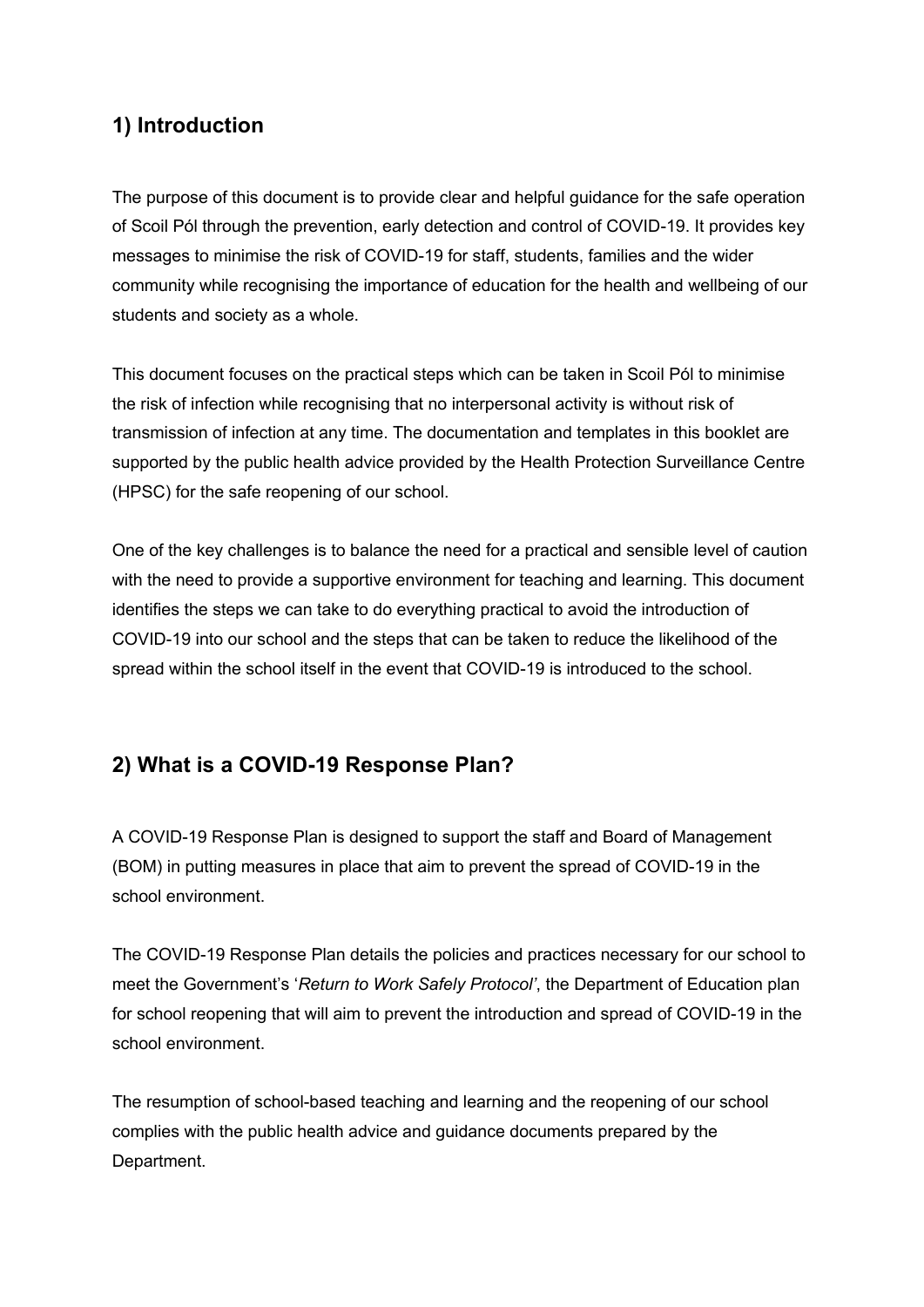In doing so the risk to students, staff and others is minimised. This response plan supports the sustainable reopening of our school where the overriding objective is to protect the health of staff and students while promoting the educational and development needs of the students in our school. The COVID-19 response plan is a living document and will be updated in line with the public health advice and any other relevant agreement with education partners as appropriate for post-primary schools.

In line with the Return to Work Safely Protocol, the key to a safe and sustainable return to work and reopening of schools requires strong communication and a shared collaborative approach between the BOM, staff, students and parents.

The assistance and cooperation of all staff, students, parents, contractors and visitors is critical to the success of the plan.

Every effort is made to ensure the accuracy of the information provided in this document. However, should errors or omissions be identified, please notify us so that appropriate measures can be taken to rectify same

## **3) Scoil Pól COVID-19 Policy**

This policy outlines the commitment of the school to implement the plan and help prevent the spread of the virus. The policy has been signed and dated by the chairperson of the BOM and principal and brought to the attention of the staff, students, parents and others by email/website as appropriate. See **Appendix 1.**

# **4) Planning and Preparing for Return to School**

The BOM aims to facilitate the resumption of school-based teaching and learning and the return to the workplace of staff. The return to the workplace must be done safely and in strict adherence to the public health advice and any guidance issued by the Department of Education. Details for the safe reopening of the schools and the applicable controls are outlined in this document.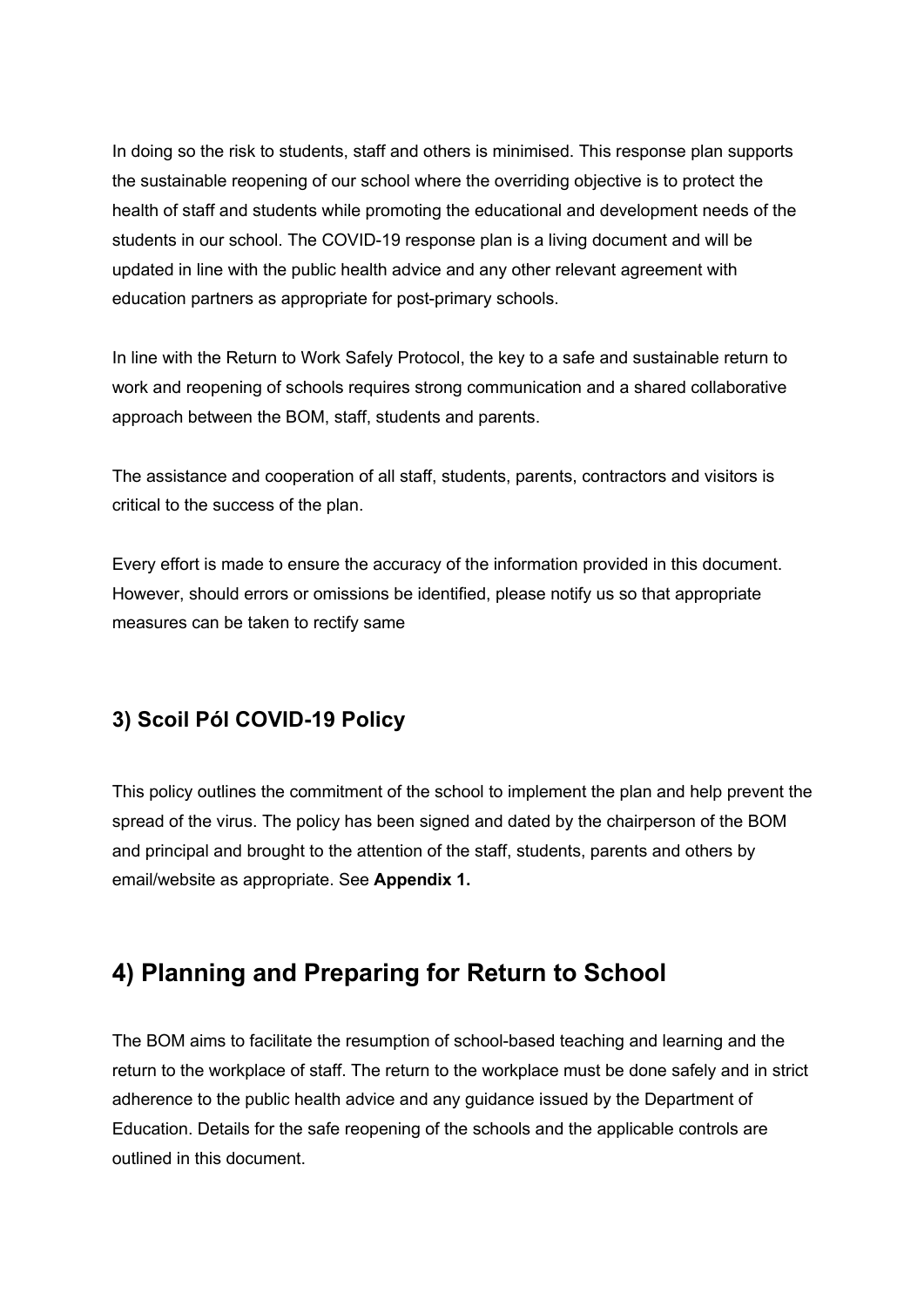In preparation for reopening for the 2020/21 school year the following processes are in place and include the following:

- Means of keeping up to date with public health advice, changes to any Government plans for the safe reopening of society and Department of Education updates (Principal);
- Means of passing on this information in a timely manner to staff, students, parents and others as required (Principal);
- Ensure that staff have reviewed the training materials provided by the Department of Education – staff should tick the appropriate sheet to indicate they have accessed the materials *(details at Section 4.1)* (Principal);
- Completion of the Return to Work (RTW) form by all staff (*details at Section 4.2)* (Principal);
- Identification and appointment of two Lead Worker representatives *(details at Section 4.3)* (BOM);
- Display of posters and other signage to prevent introduction and spread of COVID-19 *(details at Section 4.4)*; (Covid Response aides) Changes to the school layout to support the redesign of classrooms to support physical distancing *(details at Section 4.5)*; (Principal and Covid Response aides)
- Removal of unnecessary clutter to facilitate ongoing cleaning of the school but taking into account the importance of having educational materials to create a stimulating learning environment; (Staff)
- Updating the health and safety risk assessment *(details at Section 4.6)*; Arrangements in place to restrict access to the school and maintain records of contacts to the school *(details at 4.7)*; (Principal)
- Review of the school buildings carried out during the week of 24/08/2020 by Principal and Caretaker to check the following:

• The water system - flushed at outlets following low usage to prevent Legionella disease

• School equipment and mechanical ventilation - checked for signs of deterioration or damage before being used again

• Bin collections and other essential services - resumed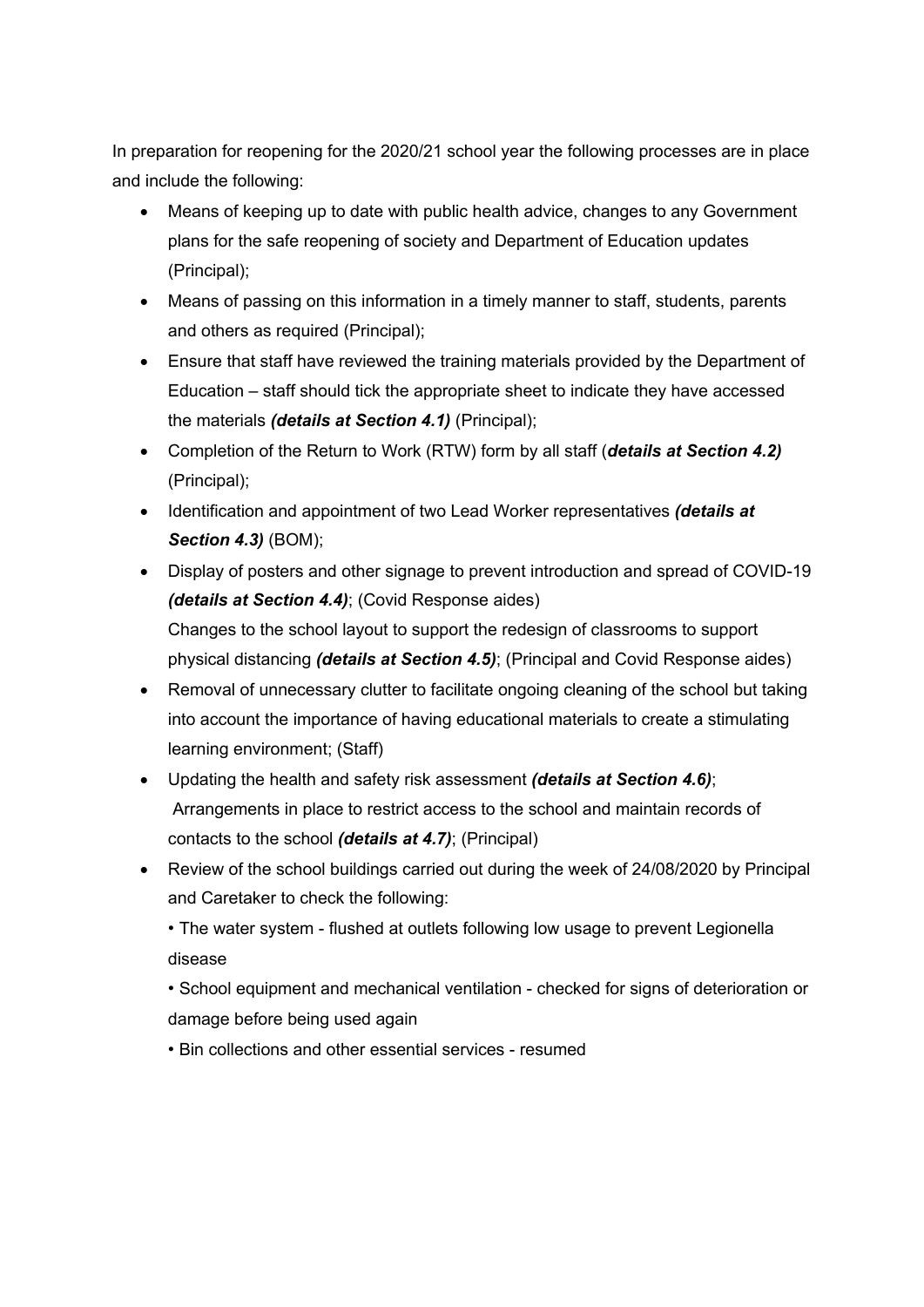### **4.1) Induction Training**

All staff will undertake and complete COVID-19 Induction Training as provided by the DES prior to returning to school. The aim of such training is to ensure that staff have full knowledge and understanding of the following:

- Latest up to-date advice and guidance on public health
- COVID-19 symptoms
- What to do if a staff member or pupil develops symptoms of COVID-19 while at school
- Outline of the COVID-19 response plan

Staff will be kept fully informed of the control measures in place in the school and their duties and responsibilities in preventing the spread of COVID-19 and will be updated with any changes to the control measures or guidance available from the public health authorities. If a staff member is unsure about any aspect of the COVID-19 Response Plan, the associated control measures, or his/her duties, he/she should immediately seek guidance from the Principal who is supported in this role by the BOM.

A national information campaign to support parents and students will happen in advance of schools reopening on issues such as COVID-19 awareness and to help minimise the risk of introduction and spread of the virus in schools. Details will be circulated when available from DES/HSE.

## **4.2) Procedure for Returning to Work (RTW)**

In order to return to the workplace, staff must complete a **Return to Work (RTW)** form, which is available electronically or from the principal. A hard copy is attached also at *Appendix 2.* 

A RTW form should be completed and returned **3 days** before returning to work ie 24/08/2020.

A RTW form to be completed and returned to Scoil Pól before returning to work. Staff are requested to confirm that the details in the pre-return to work form remain unchanged following subsequent periods of closure such as school holidays.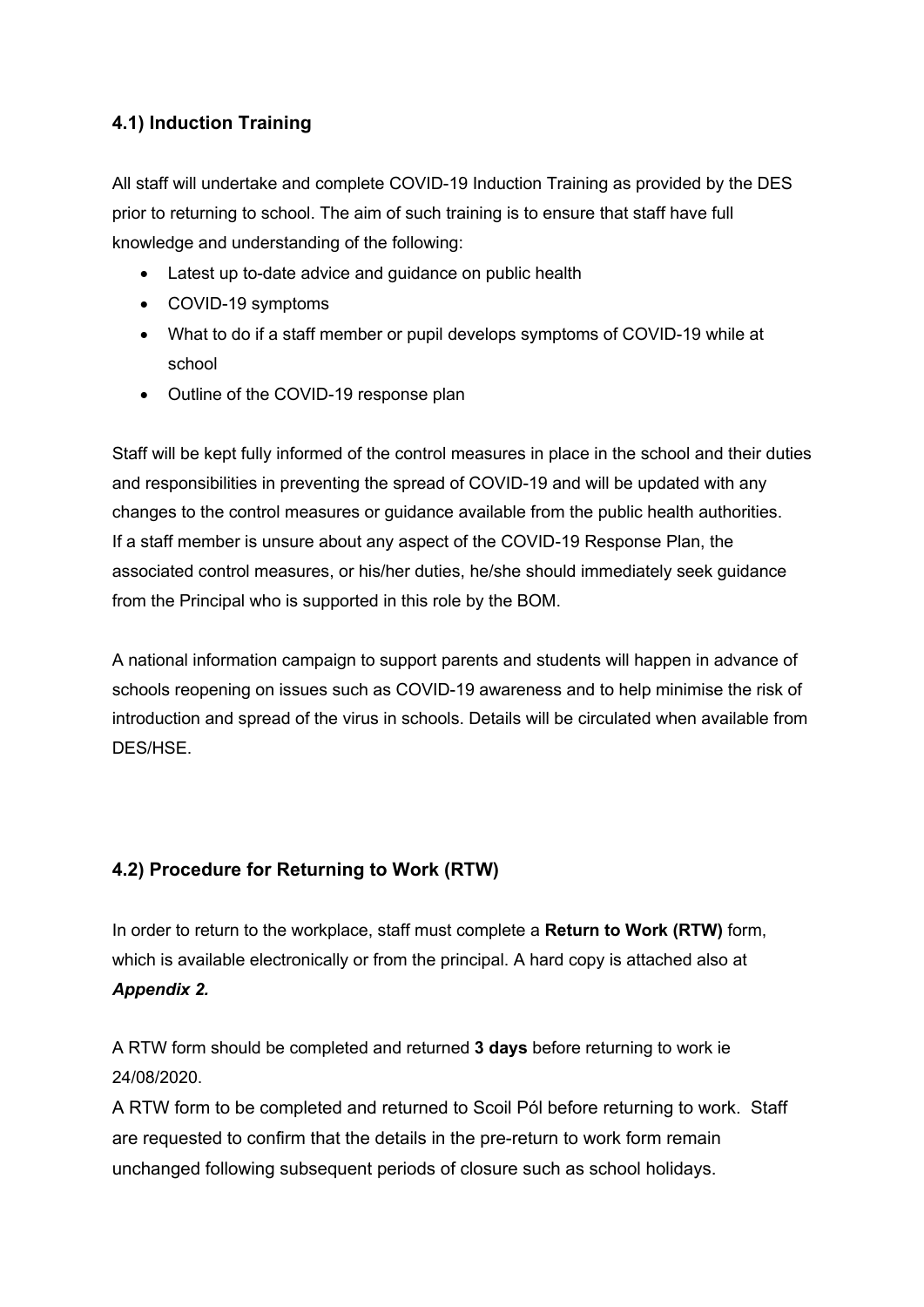On receipt of the completed form the principal will provide details of the **Induction Training**  for completion by staff prior to the return to the workplace and details of any additional health and safety measures in place in the school to facilitate the staff member's return to the school facility.

There are some school staff who may be unable to return to school. Current public health guidelines have identified these people as being in groups who are defined as being at **very high risk**.

#### **People at Very-High risk (extremely vulnerable):**

The list of people in the Very High risk group include people who:

- are over 70 years of age even if fit and well
- have had an organ transplant
- are undergoing active chemotherapy for cancer
- are having radical radiotherapy for lung cancer
- have cancers of the blood or bone marrow such as leukaemia, lymphoma or myeloma who are at any stage of treatment
- are having immunotherapy or other continuing antibody treatments for cancer
- are having other targeted cancer treatments which can affect the immune system, such as protein kinase inhibitors or PARP inhibitors
- have had bone marrow or stem cell transplants in the last 6 months, or who are still taking immunosuppression drugs
- have severe respiratory conditions including cystic fibrosis, severe asthma, pulmonary fibrosis, lung fibrosis, interstitial lung disease and severe COPD
- have a condition that means they have a very high risk of getting infections (such as SCID, homozygous sickle cell)
- are taking medicine that makes you much more likely to get infections (such as high doses of steroids or immunosuppression therapies)
- have a serious heart condition and are pregnant

The advice for this group is available from the HSE.

#### **4.3) Lead Worker Representative**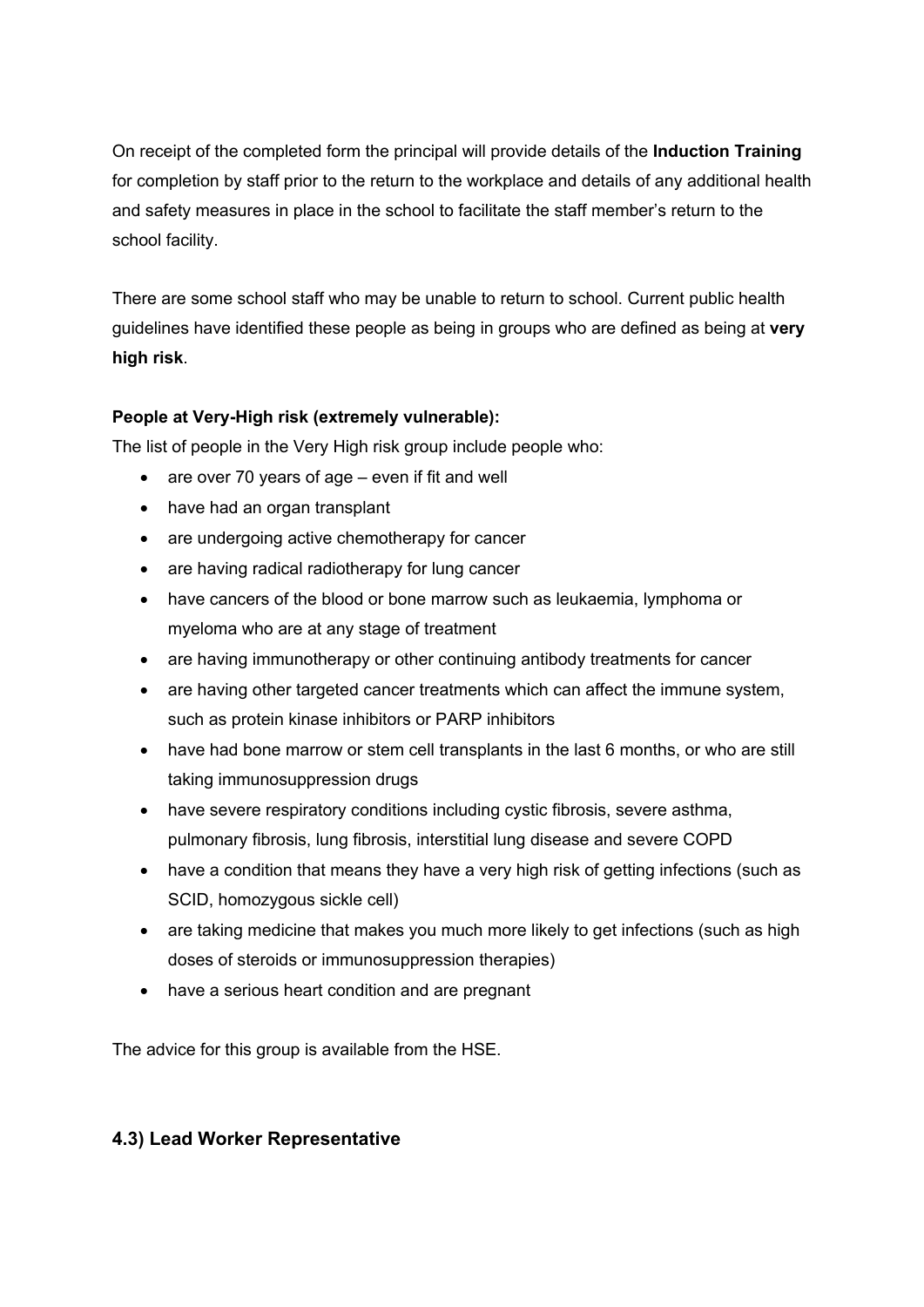The protocol provides for the appointment of a Lead Worker Representative (LWR) in each workplace. In accordance with DES procedure, Scoil Pól will appoint two LWRs. The LWRs will work in collaboration with the employer (BOM) to assist in the implementation of measures to prevent the spread of COVID -19 and monitor adherence to those measures and to be involved in communicating the health advice around COVID-19 in our school. Strong communication and a shared collaborative approach is key to protecting against the spread of COVID-19 in schools, and looking after the health, safety and wellbeing of staff and students. Adherence to the Return to Work Protocol will only be achieved if everyone has a shared obligation in implementing the measures contained within the Protocol in their place of work.

If a staff member has any concerns or observations in relation to the COVID-19 Response Plan, control measures or the adherence to such measures by staff, students or others, they should contact the LWR who will engage with school management.

The role of LWR is separate to that of the Safety Representative under the health and safety legislation. However, the Safety Representative may act as the LWR if selected to do so by the staff.

In summary, the role of the LWR is to:

- Represent all staff in the workplace regardless of role, and be aware of specific issues that may arise in respect of different staff cohorts;
- Keep up to date with the latest COVID-19 public health advice;
- Work collaboratively with school management to ensure, so far as is reasonably practicable, the safety, health and welfare of employees in relation to COVID-19;
- Consult with school management on the control measures required to minimise the risk of staff and students being exposed to COVID-19;
- Promote good hygiene practices, in conjunction with school management, such as washing hands regularly and maintaining good respiratory etiquette along with maintaining social distancing in accordance with public health advice;
- Assist school management with the implementation of measures to suppress COVID-19 in the workplace in line with the Return to Work Safely Protocol and current public health advice;
- Monitor, in conjunction with school management, adherence to measures put in place to prevent the spread of COVID-19;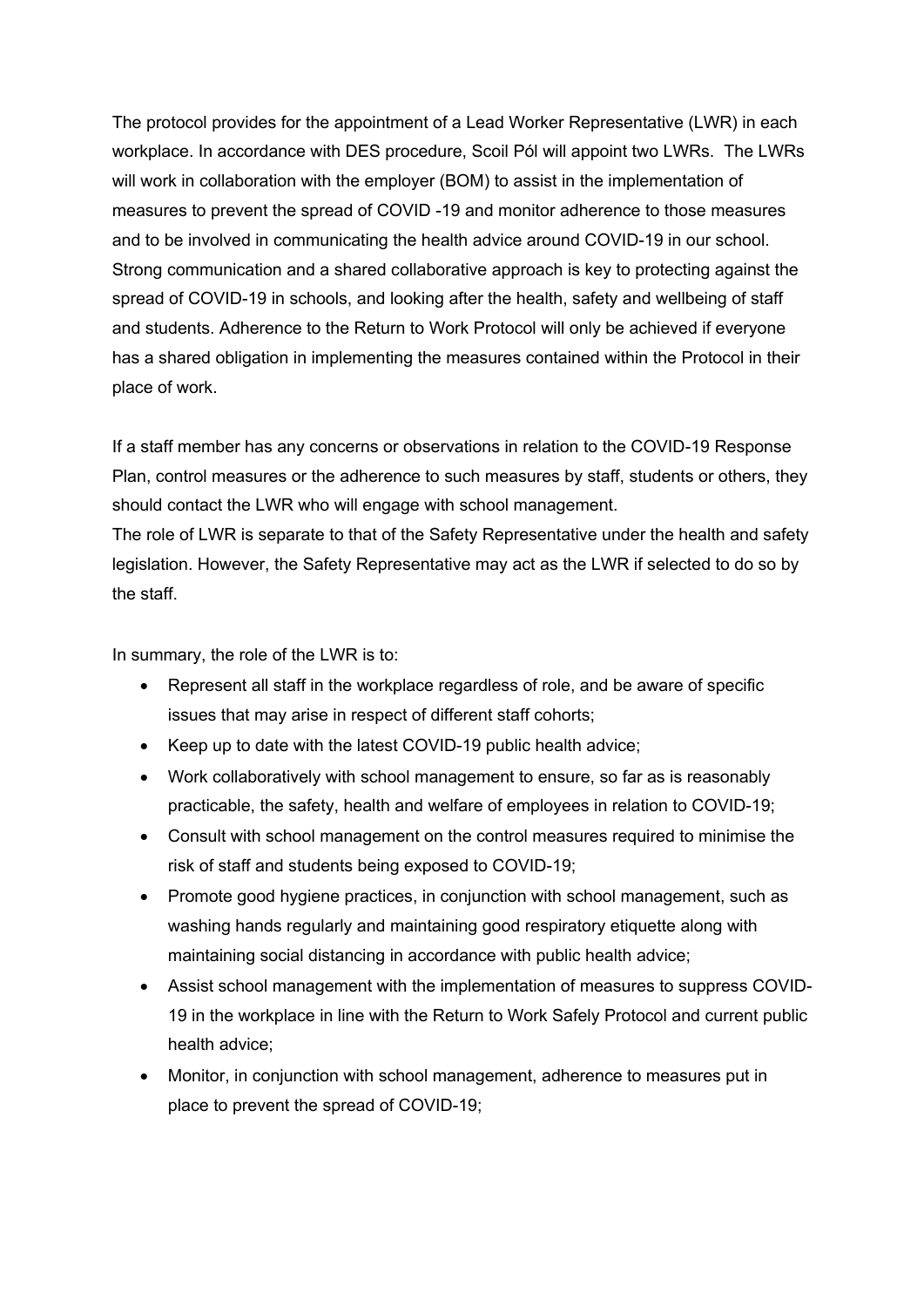- Conduct reviews of safety measures that are in place to address and suppress COVID-19 in the workplace. Reviews (including an examination of the workplace) should be conducted on a regular basis (at least twice per week);
- Report any issues of concern immediately to school management and keep records of such issues and actions taken to rectify them;
- Consult with the school management on the school's COVID-19 Response Plan in the event of someone developing COVID-19 while in school including the location of an isolation area and a safe route to that area;
- Following any incident, assess with the school management any follow up action that is required;
- Consult with colleagues on matters relating to COVID-19 in the workplace;
- Make representations to school management on behalf of their colleagues on matters relating to COVID-19 in the workplace.

If a staff member has any concerns or observations in relation to the COVID-19 response plan, control measures or the adherence to such measures by staff, students or other s/he should contact the LWR(s) who will engage with the Principal.

| Names of Lead Worker Representative/s: | Contact details: |
|----------------------------------------|------------------|
| <b>Geraldine Murphy</b>                | 063 91197        |
| Yvonne O'Sullivan                      | 06391197         |

All staff, students, parents, contractors and visitors have a responsibility, both as individuals and collectively to have due regard for their own health and safety and that of others and to assist with the implementation of this COVID-19 Response Plan and associated control measures.

Full details of the arrangements which apply for the LWR in post primary schools is set out at *Appendix 3***.** 

#### **4.4) Signage**

Scoil Pól has made arrangements to display signage and posters outlining the signs and symptoms of COVID-19 and to support good hand and respiratory hygiene.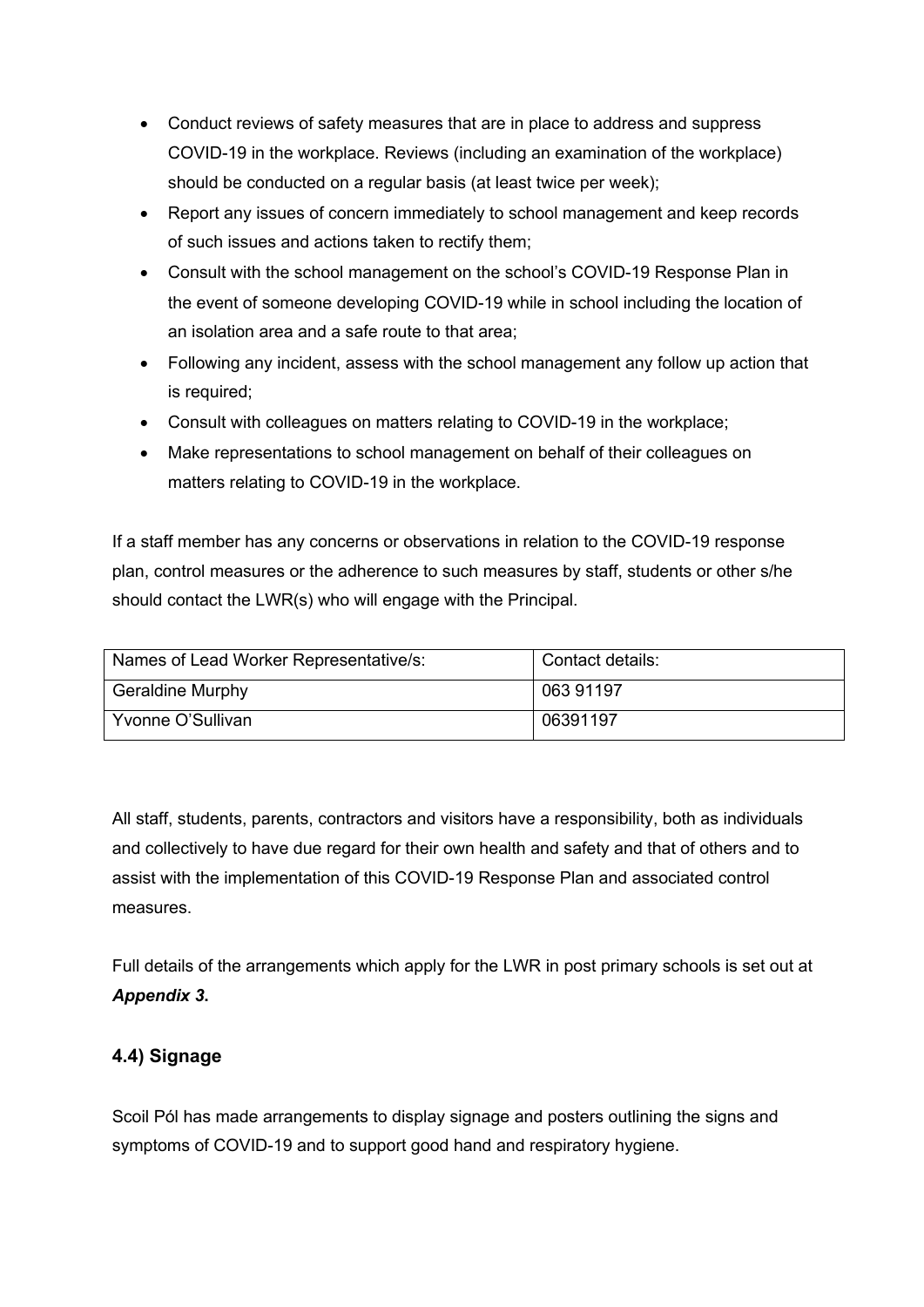#### **4.5) Making Changes to School Layout**

Maintaining physical distancing in the school environment is recommended as one of the key control measures to minimize the risk of the introduction and spread of COVID-19. Reconfiguration of classrooms and other areas to support physical distancing in line with the guidance in advance of school reopening has taken place.

#### **4.6) Health and Safety Risk Assessment**

COVID-19 represents a hazard in the context of health and safety in the school environment. A template risk assessment to identify the control measures required to mitigate the risk of COVID-19 in school settings has been completed. See *Appendix 4.* 

Scoil Pól's emergency procedures involving fire safety, first aid, accidents and dangerous occurrences have been reviewed to consider any new risks that arise due to the school's COVID-19 Response Plan. Any changes to the school's existing emergency procedures have been documented and incorporated into the school's safety statement (which can be viewed at reception).

Risk assessments have been reviewed to consider any new risks that arise due to the school's COVID-19 Response Plan. Changes to the school's current risk assessments have been documented and have been incorporated into the school's statement.

#### **First Aid/emergency procedure**

The standard First Aid/emergency procedure shall continue to apply. In an emergency or in case of a serious incident, an ambulance and/or the fire brigade will be called on 112/999 giving details of location and type of medical incident.

#### **4.7) Access to School and Contact Log**

**Arrangement for necessary visitors such as contractors and parents will be restricted to essential purposes and limited to those who have obtained prior approval from the principal.**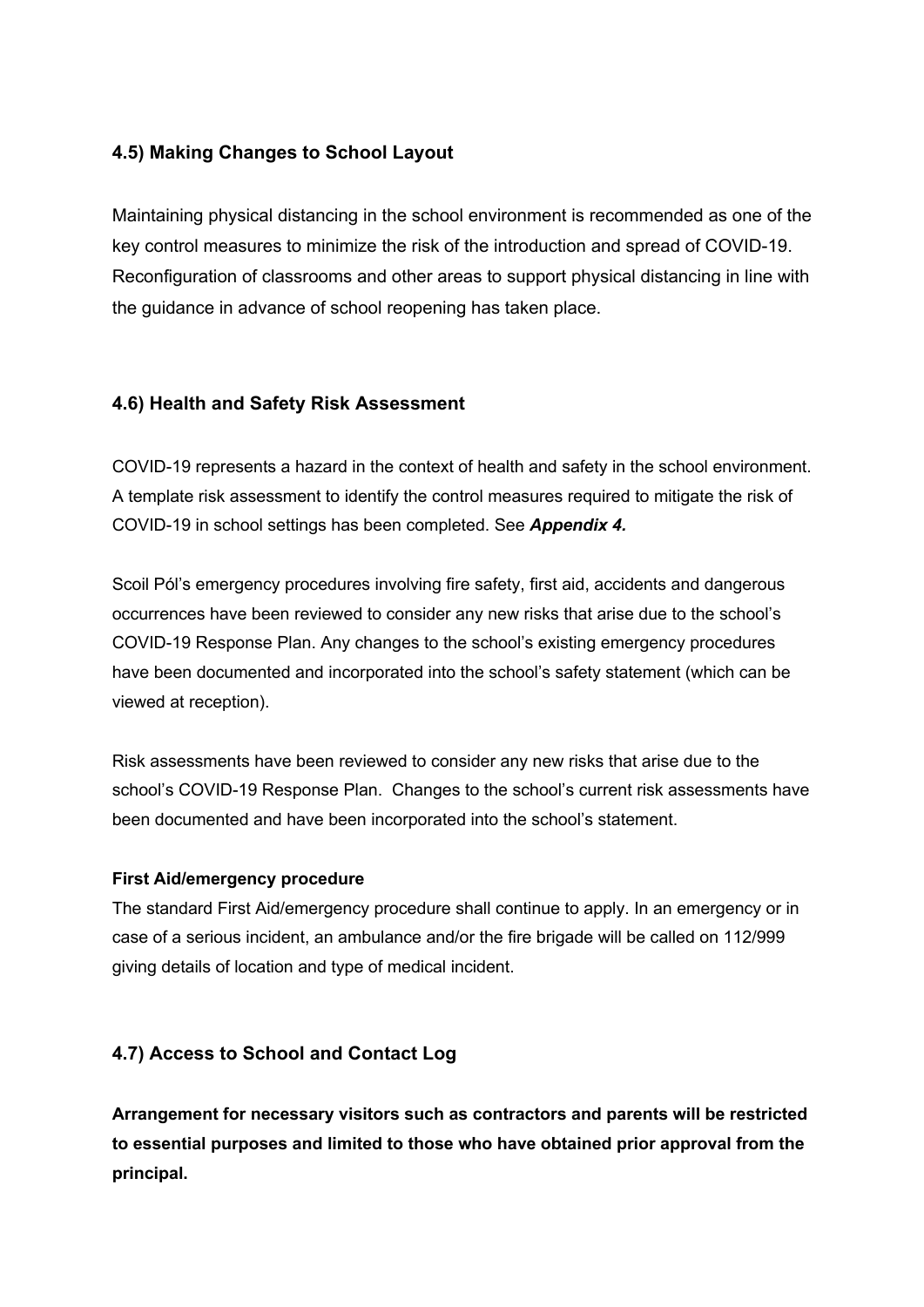The prompt identification and isolation of potentially infectious individuals is a crucial step in restricting the spread of the virus and protecting the health and safety of the individuals themselves and other staff, contractors and visitors at the workplace. A detailed sign in/sign out log of those entering the school facilities will be maintained. The school will maintain a log of staff and students contacts. A visitor contact log will have to be completed. See *Appendix 5***.** 

The Data Protection Commission has provided guidance on the data protection implications of the return to work protocols. This advice can be found here: https://www.dataprotection.ie/en/news-media/data-protection-implications-return-worksafely-protocol

All school records and data will be maintained and processed in compliance with the GDPR and the Data Protection Acts. The responsibility for compliance with the legislation rests with the school in our role as data controller.

# **5) Control Measures - To prevent Introduction and Spread of COVID-19 in Schools**

One of the key messages to manage the risks of COVID-19 is to do everything practical to avoid the introduction of COVID-19 into our school. If infection is not introduced it cannot be spread. The risk of spreading the infection once introduced exists in all interpersonal interactions; student - student, staff - staff and staff- student, and must be managed in all settings.

A range of essential control measures has been implemented to reduce the risk of the spread of COVID -19 virus and to protect the safety, health and welfare of staff, students, parents and visitors as far as possible within our school. The control measures shall continue to be reviewed and updated as required.

It is critical that staff, students, parents and visitors are aware of, and adhere to, the control measures outlined and that they fully cooperate with all health and safety requirements. *Staff, should note that they have a legal obligation under Section 13 of the Safety, Health and Welfare at Work Act 2005 to comply with health and safety requirements and to take*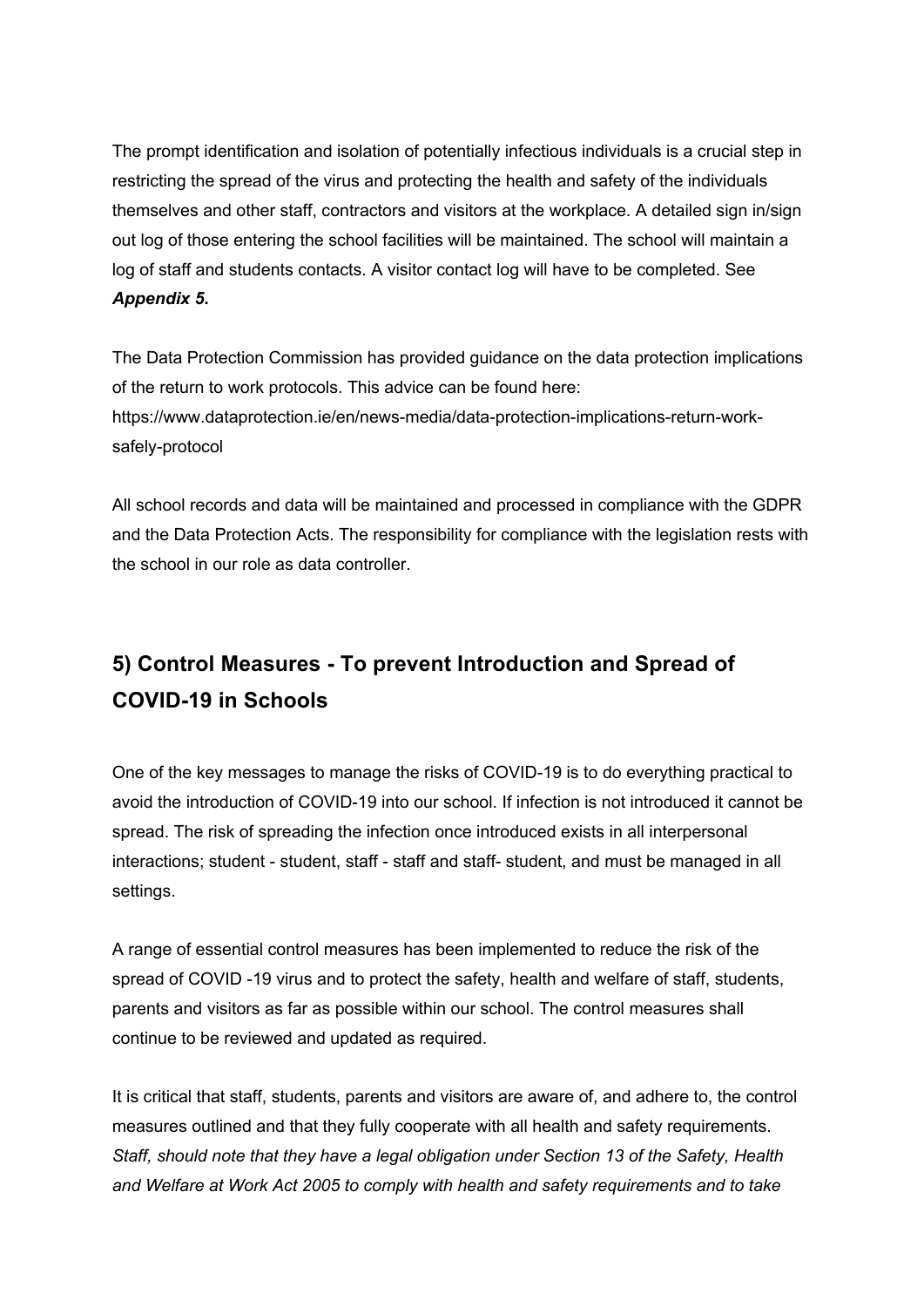*reasonable care for the health and safety of themselves, their colleagues and other parties within the workplace.* 

# *Minimising the Risk of Introduction of COVID-19 into our school:* (Overseen by

Principal)

- Promote awareness of COVID-19 symptoms (*See Section 5.1*);
- Advise staff and students that have symptoms not to attend school, to phone their doctor and to follow HSE guidance on self-isolation;
- Advise staff and students not to attend school
	- o if they have been identified by the HSE as contact for a person with COVID-19 and to follow the HSE advice on restriction of movement;
	- $\circ$  if they live with someone who has symptoms of the virus
	- o if they have travelled outside of Ireland; in such instances staff are advised to consult and follow latest Government advice in relation to foreign travel
- Advise staff and pupils to cooperate with any public health officials and the school for contact tracing purposes and follow any public health advice in the event of a case or outbreak in the school;
- Advise staff and students that develop symptoms at school to bring this to the attention of the principal (or deputy principal if the principal is unavailable) promptly;
- Ensure that staff and students know the protocol for managing a suspected case of COVID-19 in school *(details at Section 8);*
- Advise everyone entering the school building that they need to perform hand hygiene with a hand sanitiser;
- Advise all relevant parties that visitors to the school during the day should be by prior arrangement with the principal and should be received at a school reception by secretary only;
- Physical distancing of 2 metres should be maintained between staff and visitors where possible.

## **5.1) Know the Symptoms of COVID-19**

In order to prevent the spread of COVID-19 it is important to know and recognise the symptoms. They are:

- High temperature
- Cough
- Shortness of breath or breathing difficulties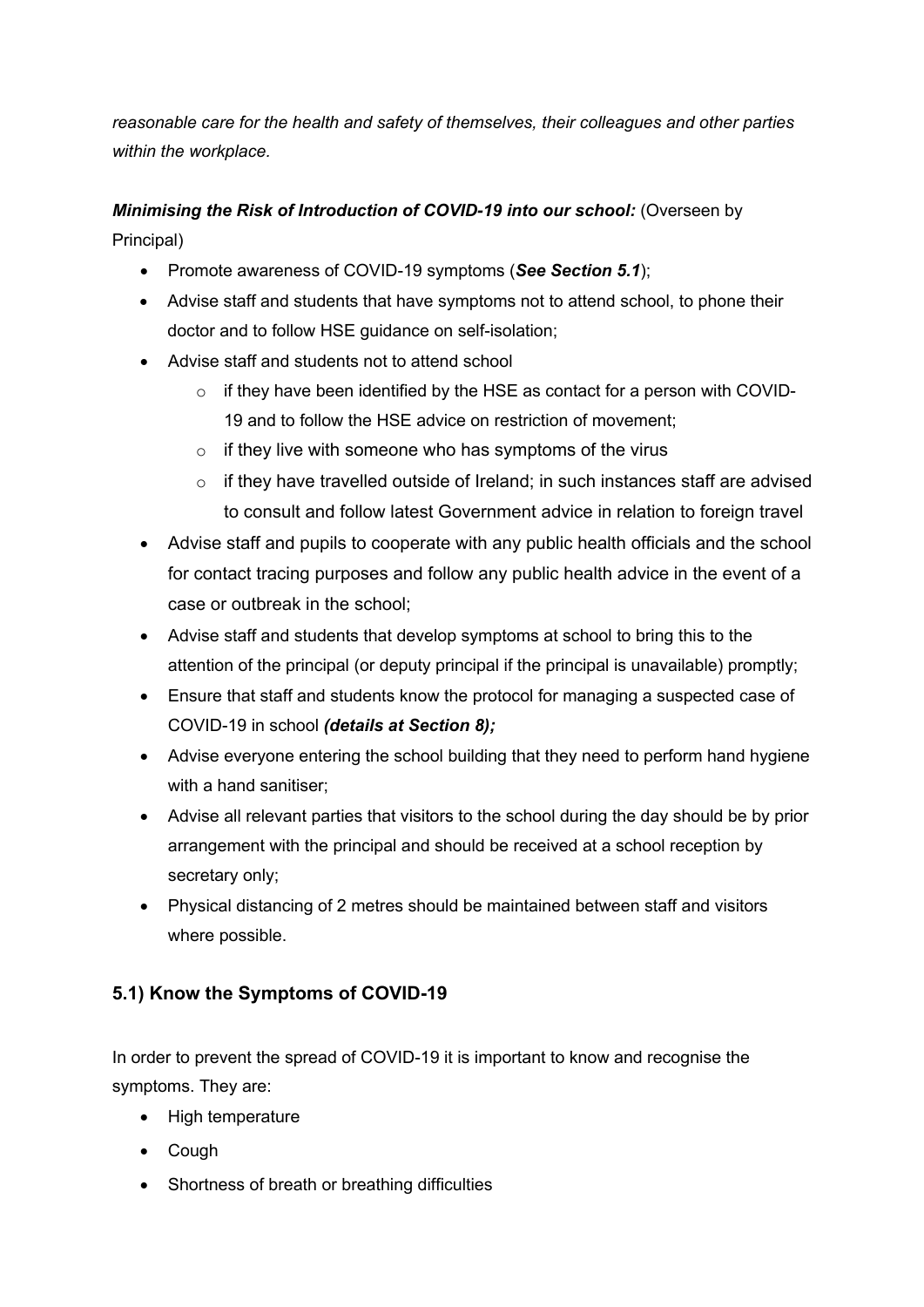• Loss of smell, of taste or distortion of taste

#### **5.2) Respiratory Hygiene**

Attention of the staff and students is drawn to the following guidelines: Make sure you, and the people around you, follow good respiratory hygiene. This means covering your mouth and nose with a tissue or your bent elbow when you cough or sneeze. Then dispose of the used tissue immediately and safely into a nearby bin.

By following good respiratory hygiene, you protect the people around you from viruses such as cold, flu and COVID-19.

#### **5.3) Hand Hygiene**

Staff and students are reminded why hand hygiene is important as well as when and how to wash their hands

Scoil Pól will promote good hygiene and display posters throughout the school on how to wash your hands. The HSE guidelines on handwashing will be promoted and followed. Hand hygiene can be achieved by hand washing or use of a hand sanitiser (when hands look clean).

Use of hand hygiene facilities including wash-hand basins will be managed so as to avoid congregation of people waiting to use wash-hand basins and hand sanitisers.

Hand sanitiser dispensers will be deployed at exit and entry points of schools and classrooms.

Warm water is provided in all toilets.

Wash hand basins, running water, liquid soap and hand drying facilities are provided in all toilets, kitchens and any food preparation areas.

Hand washing facilities will be maintained in good condition and supplies of soap and towels will be topped up regularly to encourage everyone to use them.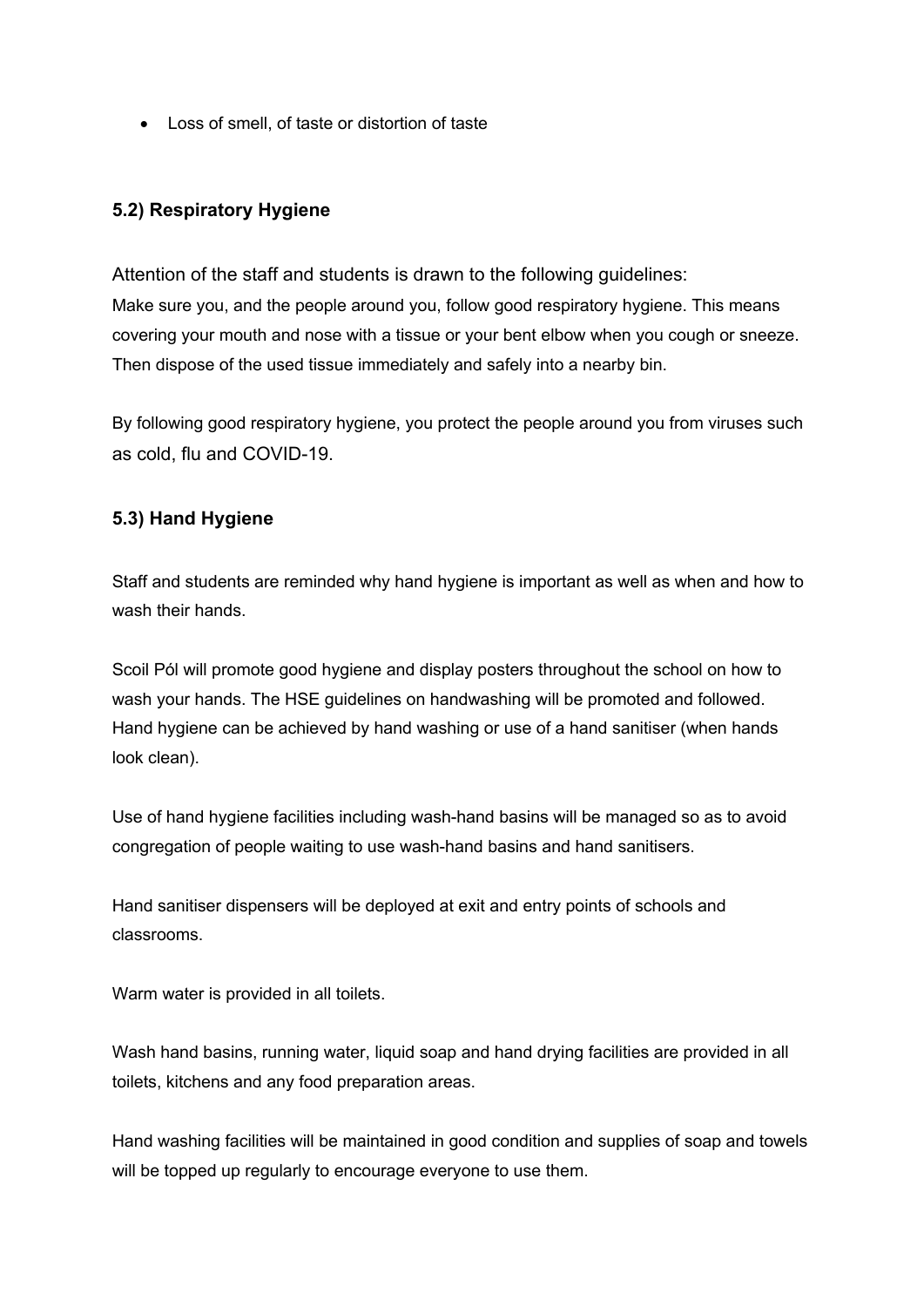Posters displaying hand washing techniques and promoting hand washing will be placed on walls adjacent to washing facilities.

#### **Frequency of Hand Hygiene**

Students and staff will be encouraged to perform hand hygiene:

- before and after eating and preparing food
- after coughing or sneezing
- after using the toilet
- where hands are dirty
- before and after wearing gloves
- before and after being on public transport
- before leaving home
- when arriving/leaving the school /other sites
- if changing classroom or seat
- after touching potentially contaminated surfaces
- if in contact with someone displaying any COVID-19 symptoms.

#### **5.4) Physical Distancing**

Physical distancing will be applied in a practical way to recognise that the learning environment cannot be dominated by a potentially counterproductive focus on this issue. Care will be taken to avoid generating tension or potential conflict and some flexibility in the implementation of measures may be required.

It is also recognised that it is not always possible for staff to maintain physical distance from students and it is not appropriate that they would always be expected to do so where this could have a detrimental impact on the student.

## **Where possible staff will maintain a minimum of 1 m distance and where possible 2m. They will also take measures to avoid close contact at face to face level**

Physical distancing falls into two categories:

- Increasing separation
- Decreasing interaction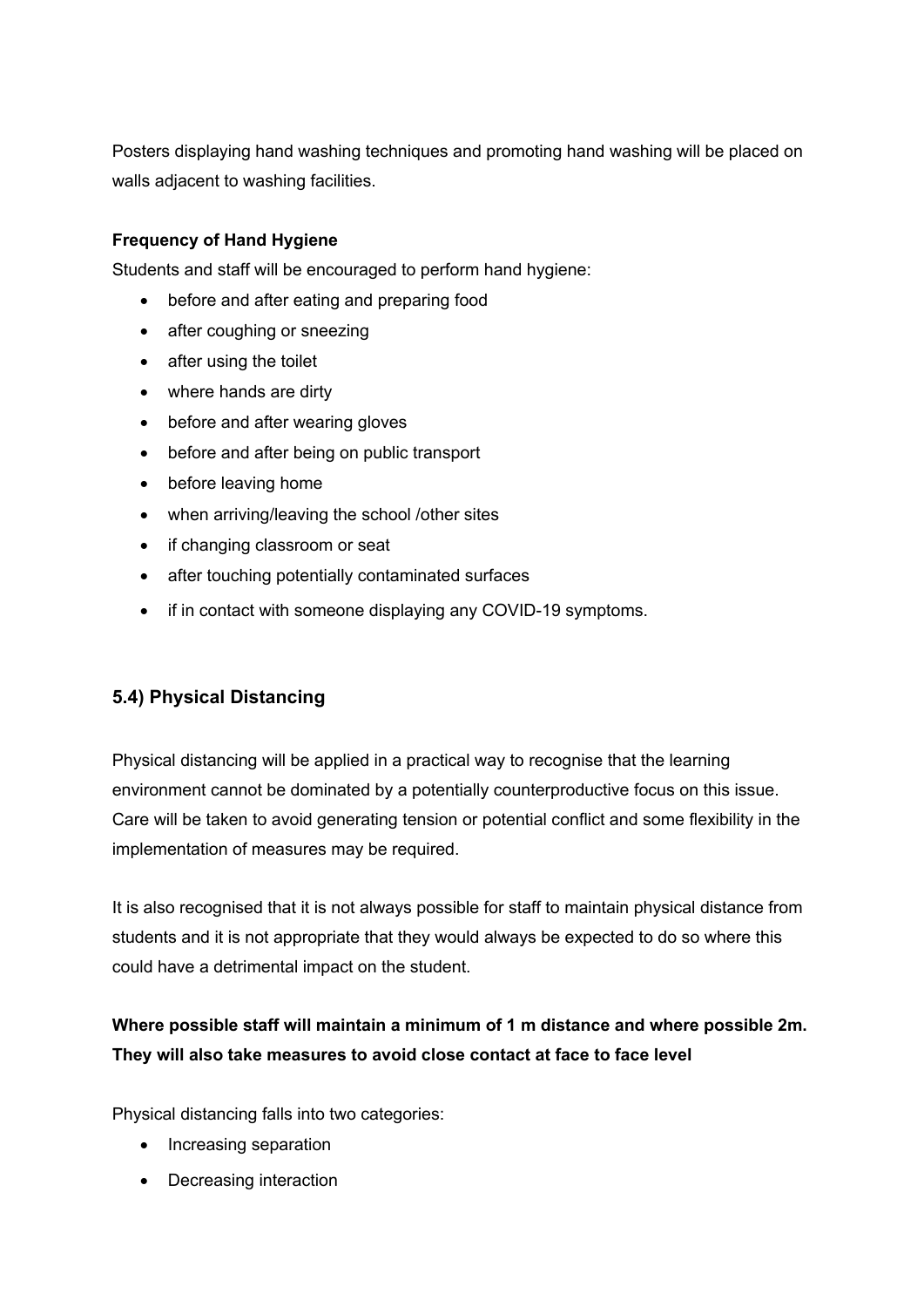#### *Increasing separation*

The suite of measures taken by Scoil Pól includes:

1. Reconfiguring class spaces to maximise physical distancing – single desks, removed clutter, etc.

2. Utilising and reconfiguring all available space in the school in order to maximise physical distancing- use of Hall, Canteen and General purpose (GP) areas as teaching and learning spaces

- 3. Review of Timetables
- 4. Reconfiguring of Classes
- 5. Use of Live Streaming within the School (as necessary and practical)

#### *Decreasing interaction*

Maintaining of 1hour classes

Physical distancing of at least 1m will be maintained between desks or between individual students and/or staff.

As far as possible and practical, students will remain in the classroom and teachers will move between rooms.

As far as possible and practical students will be assigned to a main class cohort which will remain in the classroom for most subjects, with teachers moving between rooms.

Where students have an elective subject, they will move quickly into the new classroom and will be seated with members of their class cohort, observing as much physical distance as possible.

Hand washing and/or sanitising will be required when moving between classes by teachers and students

Physical distancing between the teacher and class will be observed.

Where movement of class groups between rooms is required it will be planned to minimise interaction with other class groups.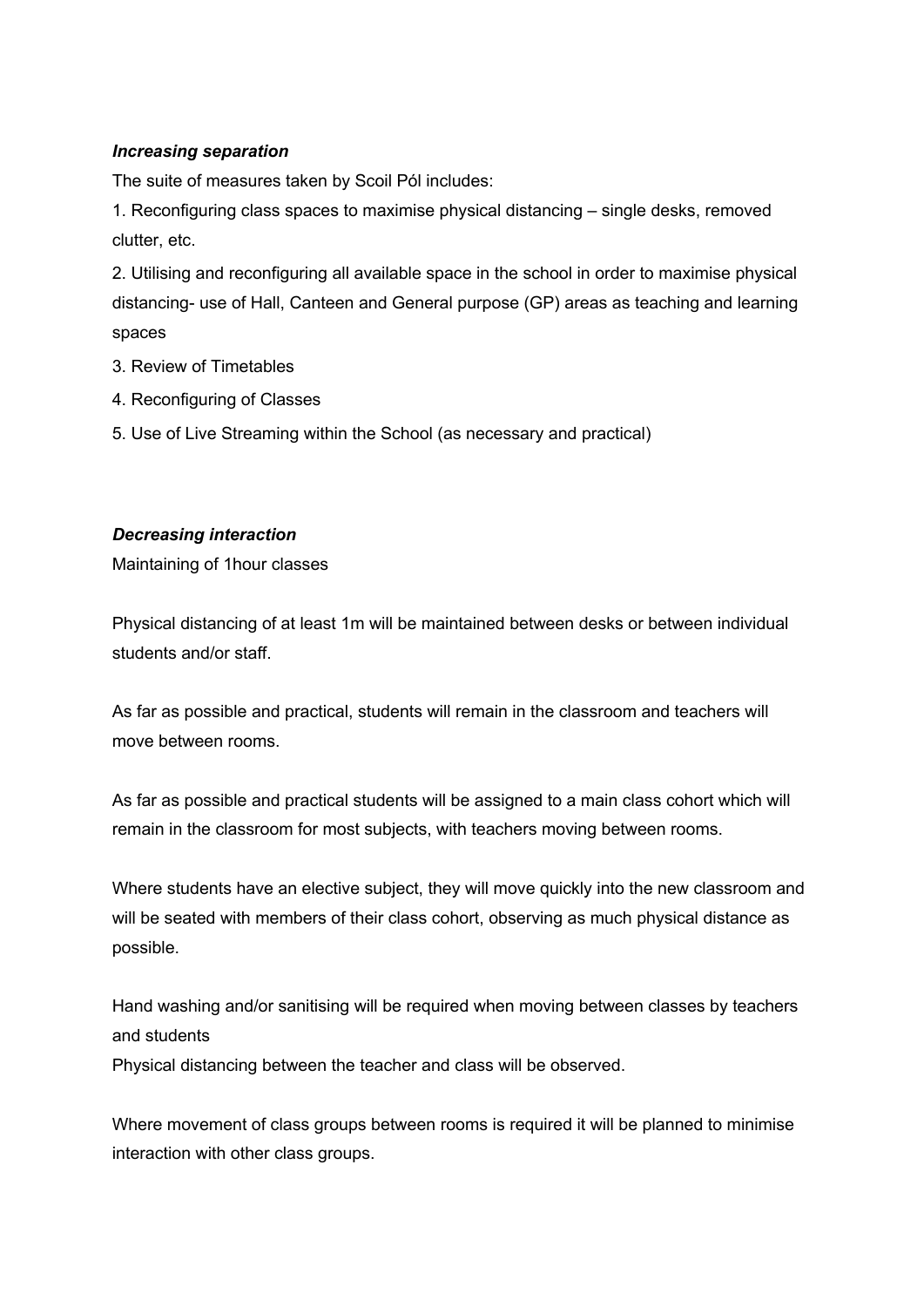Interaction on arrival and departure and in hallways and other shared areas will be limited.

Social physical contact (hand to hand greetings, hugs) can not take place.

Where students need to move about within the classroom to perform activities (access to a shared resource) congregation at the shared resource shall be minimised.

Staff and students should avoid sharing of personal items.

Where teaching and learning involves use of equipment such as keyboards, tablets, etc, the contact surface of the equipment will be cleaned regularly, and hand hygiene encouraged.

#### **Physical Distancing outside of the classroom and within the school**

#### *School drop off/collection*

Arrangements for dropping off/collecting students will be arranged to maintain physical distancing of 2m where possible.

Walking/cycling to school will be encouraged as much as possible.

The aim of our arrangements is to avoid congregation of people at the school gates where physical distancing requirements may not be respected.

Staggered drop off/pick up times will be arranged where feasible.

If schools have additional access points, consideration may be given to whether they can be used to reduce congestion.

Students should head straight to their designated learning space/classroom.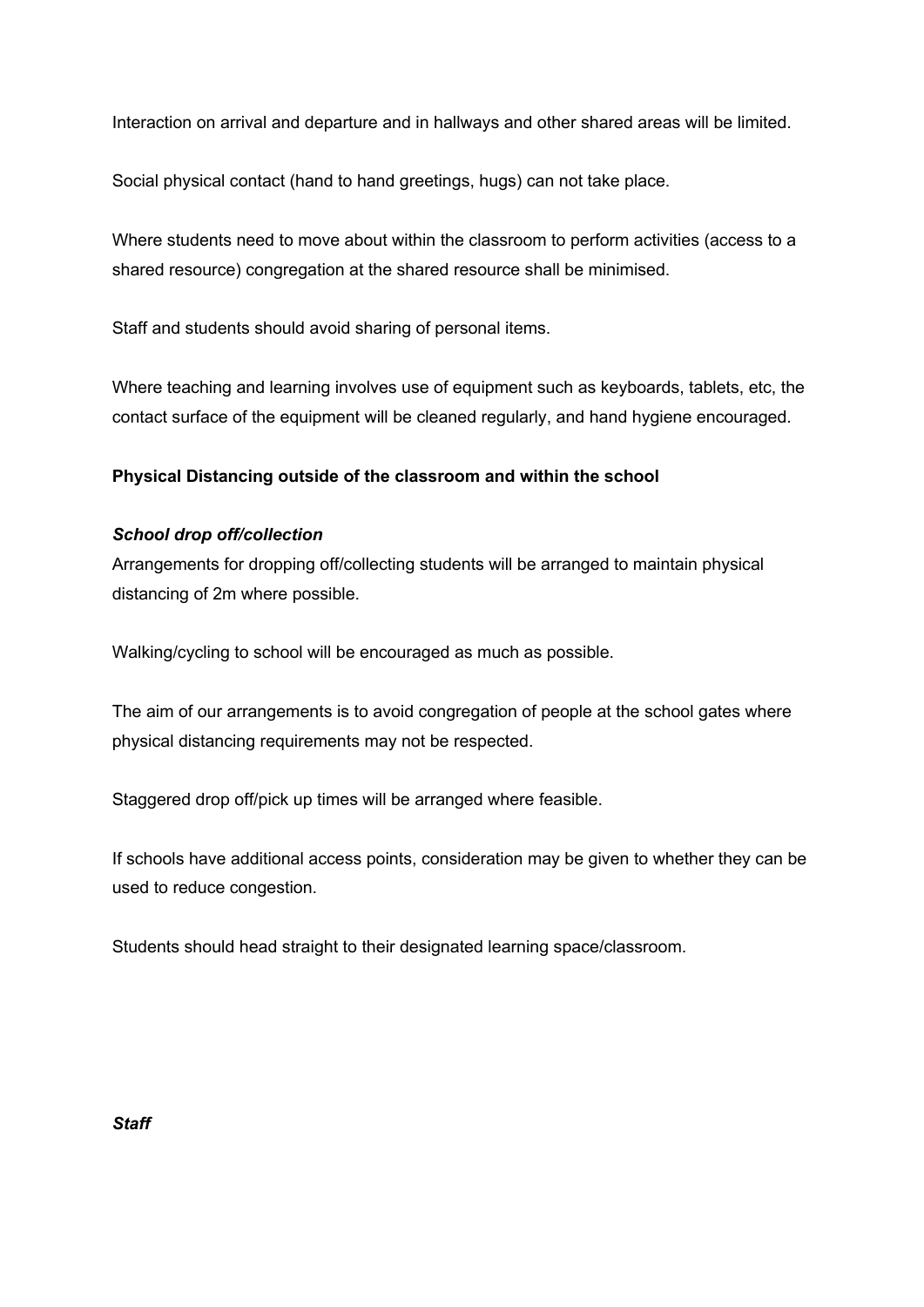A distance of 2m is recommended for physical distancing by staff. This is particularly relevant to distancing between adults when they are not engaged in teaching such as in the staff room and arriving to work.

If 2m cannot be maintained in staff groups, as much as distance as is possible and guidance on face covering should be observed.

Consideration will be given to formation of staff "pods" or teams who work together and take breaks together.

Staff meetings will be held remotely or in small groups or in large spaces to facilitate physical distancing.

A no hand shaking policy will be Implemented

Gatherings at the beginning or end of the school day will be minimised

#### *Canteen*

On reopening on 31/08/2020 students will be required to bring their own food/drinks for break/lunch.

If canteen facilities are being used the following will apply:

- Physical distancing will be applied in the canteen facilities
- Canteen use will be staggered and extended serving times will be put in place where possible to align with class groupings.
- A queue management system will be Implemented.
- Students will be expected/obliged to clean their hands before and after entering the canteen area.

#### *Corridors and Stairwells*

Staff and students will be expected to avoid physical contact and informal group discussions.

Lockers will not be available to students.

#### *Ventilation*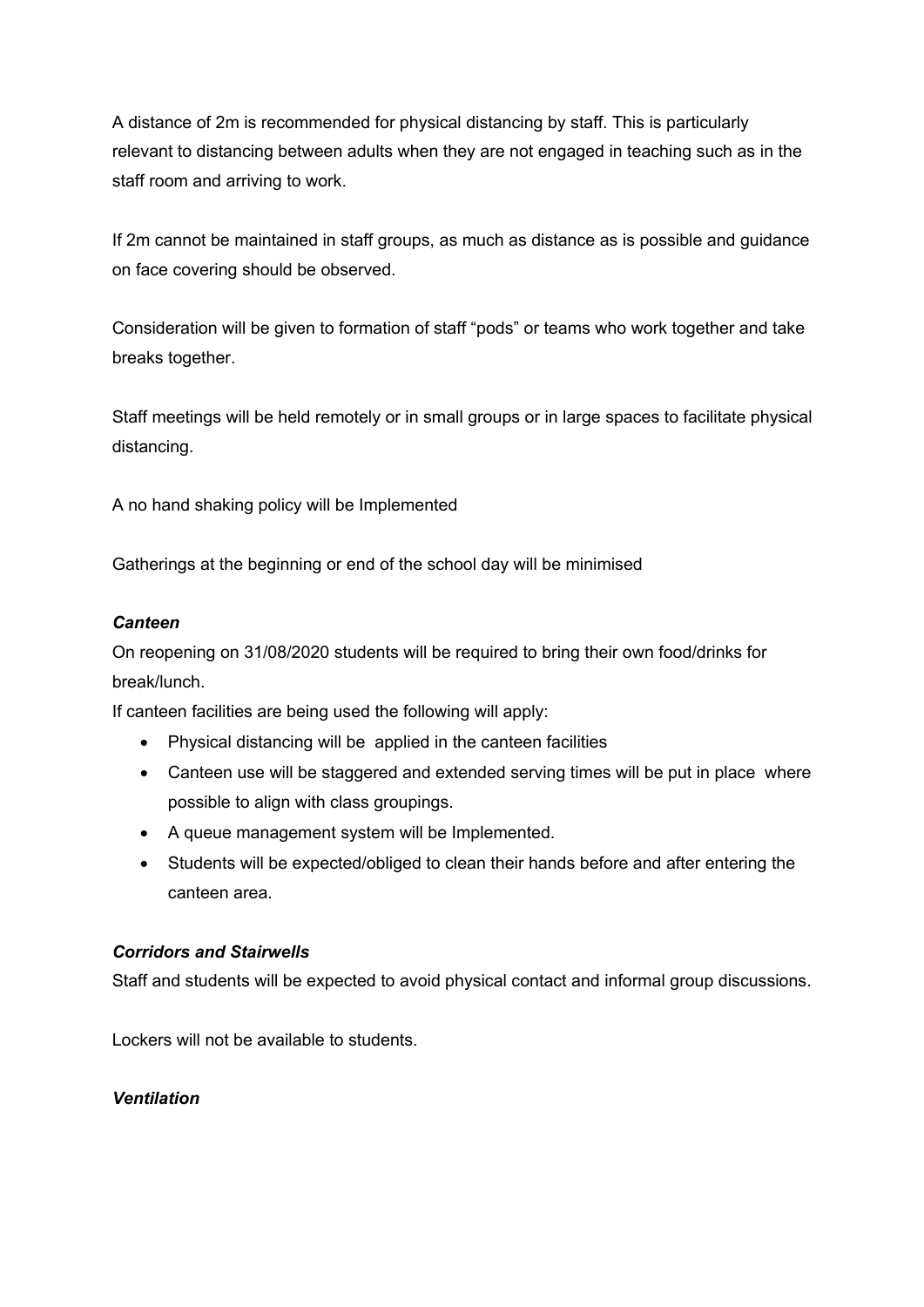Windows should be open as fully as possible when classrooms are not in use (e.g. during break-times or lunch-times (assuming not in use) and also at the end of each school day) and partially open when classrooms are in use.

#### **5.5) Use of PPE in School**

PPE – other than Face masks/visors, will not be required to be worn within schools according to current occupational and public health guidance. However, for a limited number of staff, PPE will need to be used occasionally or constantly due to the nature of certain work activities or work areas. These might include roles such as:

- Performing intimate care
- Where a suspected case of COVID-19 is identified while the school is in operation
- Where staff are particularly vulnerable to infection but are not in the list of those categorised as people in very high-risk groups or may be living with people who are in a very high-risk category.

Appropriate PPE will be available for dealing with suspected COVID-19 cases, intimate care needs and for first aid. Where staff provide healthcare to children with medical needs in the school environment, they should apply standard precautions as per usual practice.

#### **Face coverings**

Usage of face coverings will be in accordance with HSE/DES guidelines

Wearing a face covering does not negate the need to stay at home if symptomatic.

Advice on how to properly use face coverings can be found from government sources.

As all areas outside of the classroom are possible places of congregation all staff and students will be required to wear a face covering.

#### **Gloves**

The use of disposable gloves in the school by students or staff is not generally appropriate but may be necessary for matters such as cleaning or intimate care settings. Routine use does not protect the wearer and may expose others to risk from contaminated gloves. Routine use of disposable gloves is not a substitute for hand hygiene.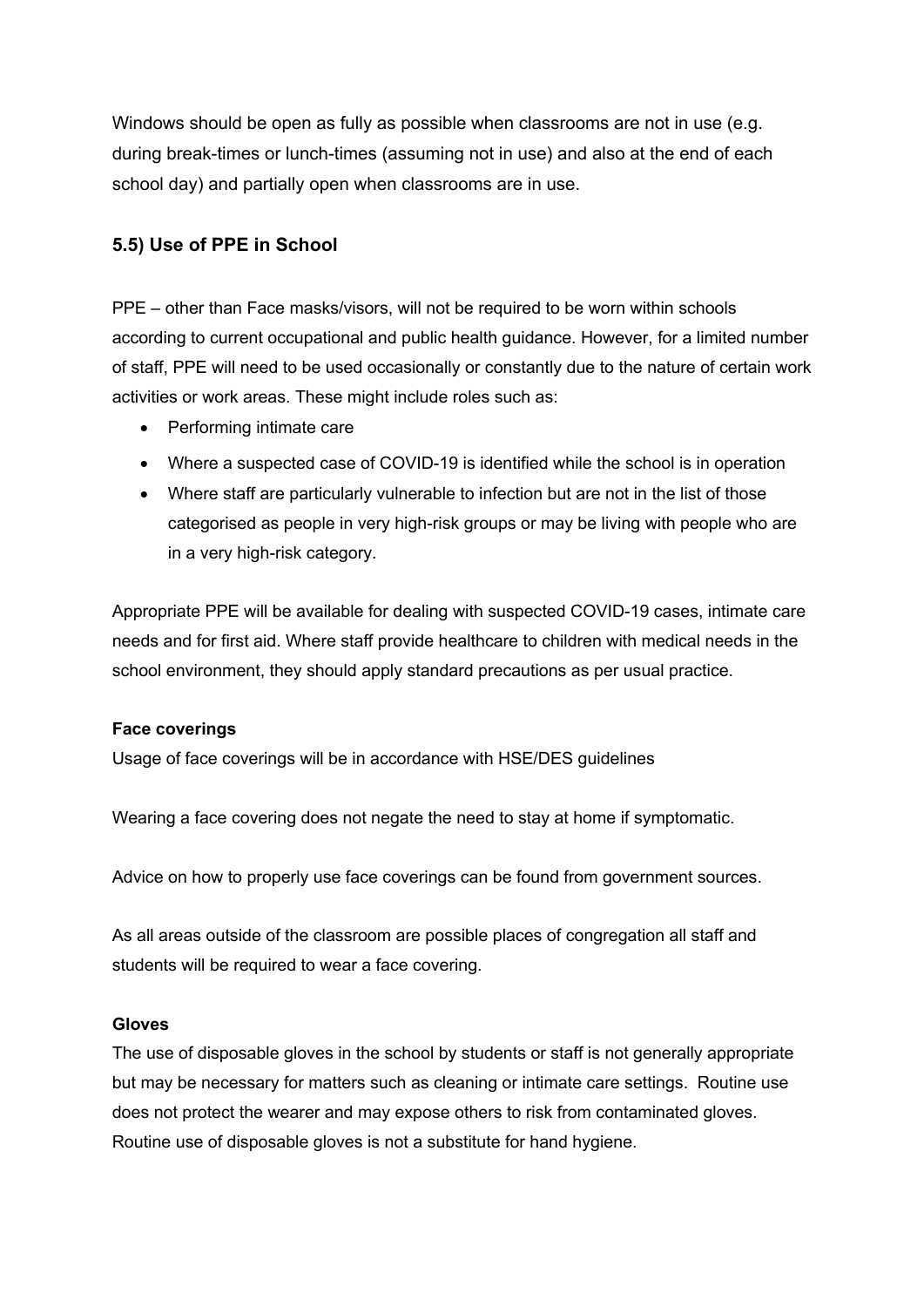# **6) Impact of COVID-19 on certain school activities**

## **The Department will work with stakeholders to provide more detailed advice on school activities in advance of school reopening.**

#### *Choir/Music Performance*

Choir practices/performances and music practices/performances involving wind instruments may pose a higher level of risk and special consideration should be given to how they are held ensuring that the room is well-ventilated and the distance between performers is maintained.

#### *Sport Activities*

Scoil Pól will refer to the HPSC guidance on Return to Sport.

#### *Shared Equipment*

Students are expected to have their own individual equipment/supplies.

Electronics – Shared electronic devices such as tablets, touch screens, keyboards will be cleaned between uses.

Musical Equipment/Instruments – To the greatest extent possible, instruments will not be shared between students and if sharing is required, the instruments will be cleaned before re-use.

Sports Equipment – sports equipment sharing will be minimised and shared equipment will be cleaned between uses by different people.

#### **Staff/Students are expected to perform hand hygiene after using any shared item.**

# **7) Hygiene and Cleaning in Schools**

The Department of Education will provide additional funding to schools to support the enhanced cleaning required to minimise the risks of COVID-19. Scoil Pól will avail of such support to ensure best practice.

The specific advice in relation to school cleaning is set out in the HPSC advice and will be covered in the induction training. This advice sets out the cleaning regime required to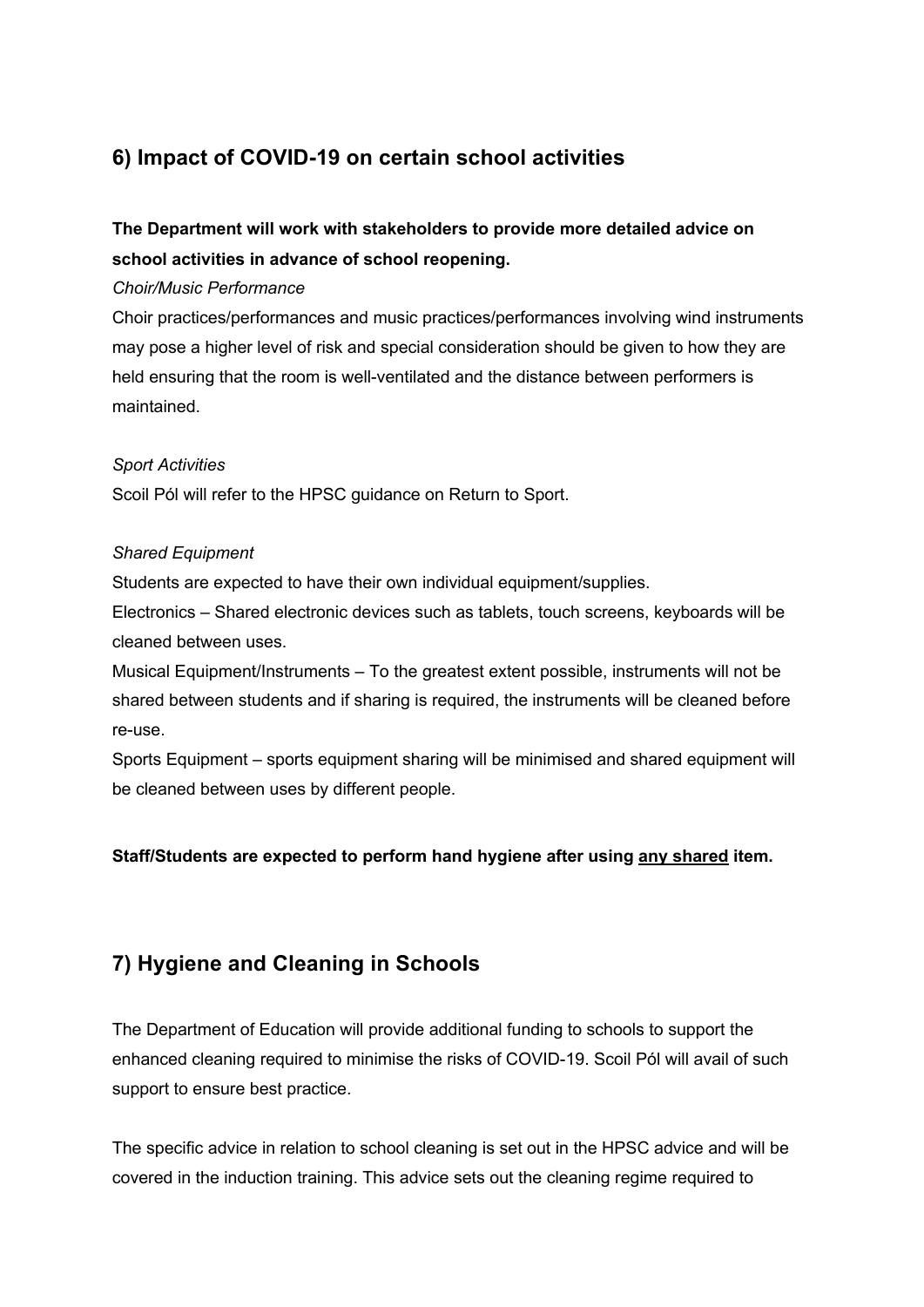support schools to prevent COVID-19 infections and the enhanced cleaning required in the event of a suspected cases of COVID-19

The HSPC guidelines advise that each school setting should be cleaned at **least once per day, preferably at the end of the day**. Additional cleaning, when necessary, will be focused on frequently touched surfaces – door handles, handrails, chairs/arm rests, communal eating areas, sink and toilet facilities.

If students are moving between classrooms consideration will be given to appropriate cleaning products being provided to enable them to wipe down their desk, chair and surface before leaving the room and again on taking up their classroom space on entering a classroom.

All staff will have access to cleaning products and will be required to maintain cleanliness of their own work area. Under no circumstances should these cleaning materials be removed from the building.

Staff should thoroughly clean and disinfect their work area before and after use each day. There will be regular collection of used waste disposal bags from offices, classroom and other areas within the school facility**.** 

Shower facilities shall not be normally available for use by staff or students due to the increased risk associated with communal shower facilities and areas. This shall be reviewed in line with government guidance.

Staff must bring, use and clean their own equipment and utensils (cup, cutlery, plate etc.).

Person/s assigned to cleaning should avoid touching their face while they are cleaning and use appropriate PPE and follow these guidelines:

- Clean the environment and furniture using disposable cleaning cloths and a household detergent followed by disinfection with a chlorine-based product (household bleach).
- Pay special attention to frequently touched surfaces, the back of chairs, couches, door handles and any surfaces that are visibly soiled with body fluids.
- Once the room has been cleaned and disinfected and all surfaces are dry, the room can be reused.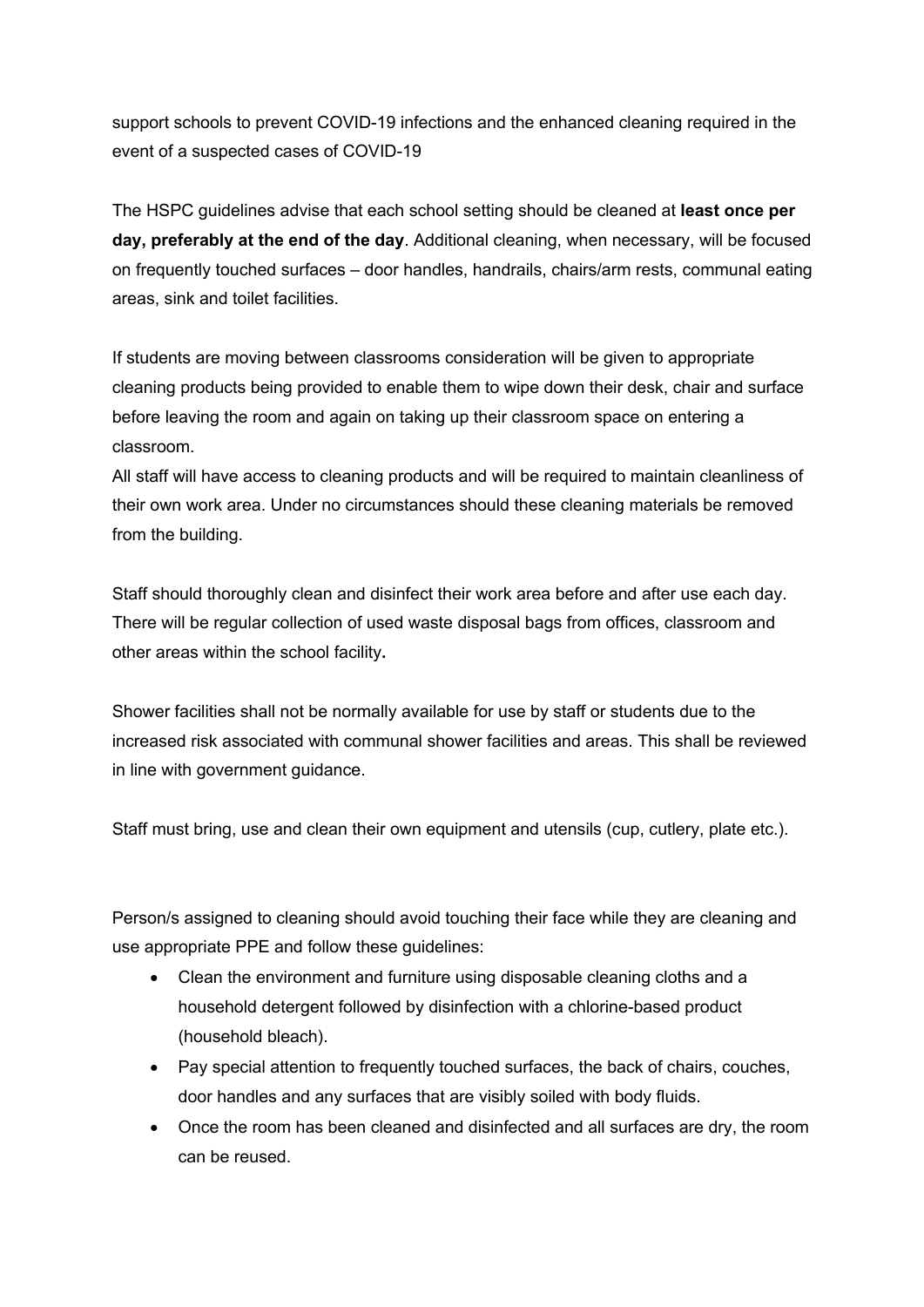# **8) Dealing with a Suspected Case of COVID-19**

Staff or students should not attend school if displaying any symptoms of COVID-19. If there is a suspected case:

The person should be brought to the designated isolation area.

If a staff member/student displays symptom(s) of COVID-19 while at school the following are the procedures to be implemented:

- If the person with the suspected case is a student, the parents/guardians will be contacted immediately to collect their child;
- The person will be accompanied to the designated isolation area via the isolation route, keeping at least 2 metres away from the symptomatic person and also making sure that others maintain a distance of at least 2 metres from the symptomatic person at all times;
- Facilitate the person presenting with symptoms remaining in isolation if they cannot immediately go home. The individual should avoid touching people, surfaces and objects;
- If the person is well enough to go home, arrange for them to be transported home by a family member, as soon as possible and advise them to inform their general practitioner by phone of their symptoms. Public transport of any kind should not be used;
- If they are too unwell to go home or advice is required, contact 999 or 112 and inform them that the sick person is a COVID-19 suspect;
- Carry out an assessment of the incident which will form part of determining follow-up actions and recovery;
- Arrange for appropriate cleaning of the isolation area and work areas involved (*details at Section 7*)

# *Cleaning/Disinfecting rooms where a student/staff member with suspected COVID-19 was present*

The rooms should be cleaned as soon as practicable/possible.

Once the room is vacated the room should not be reused until it has been thoroughly cleaned and disinfected and all surfaces are dry.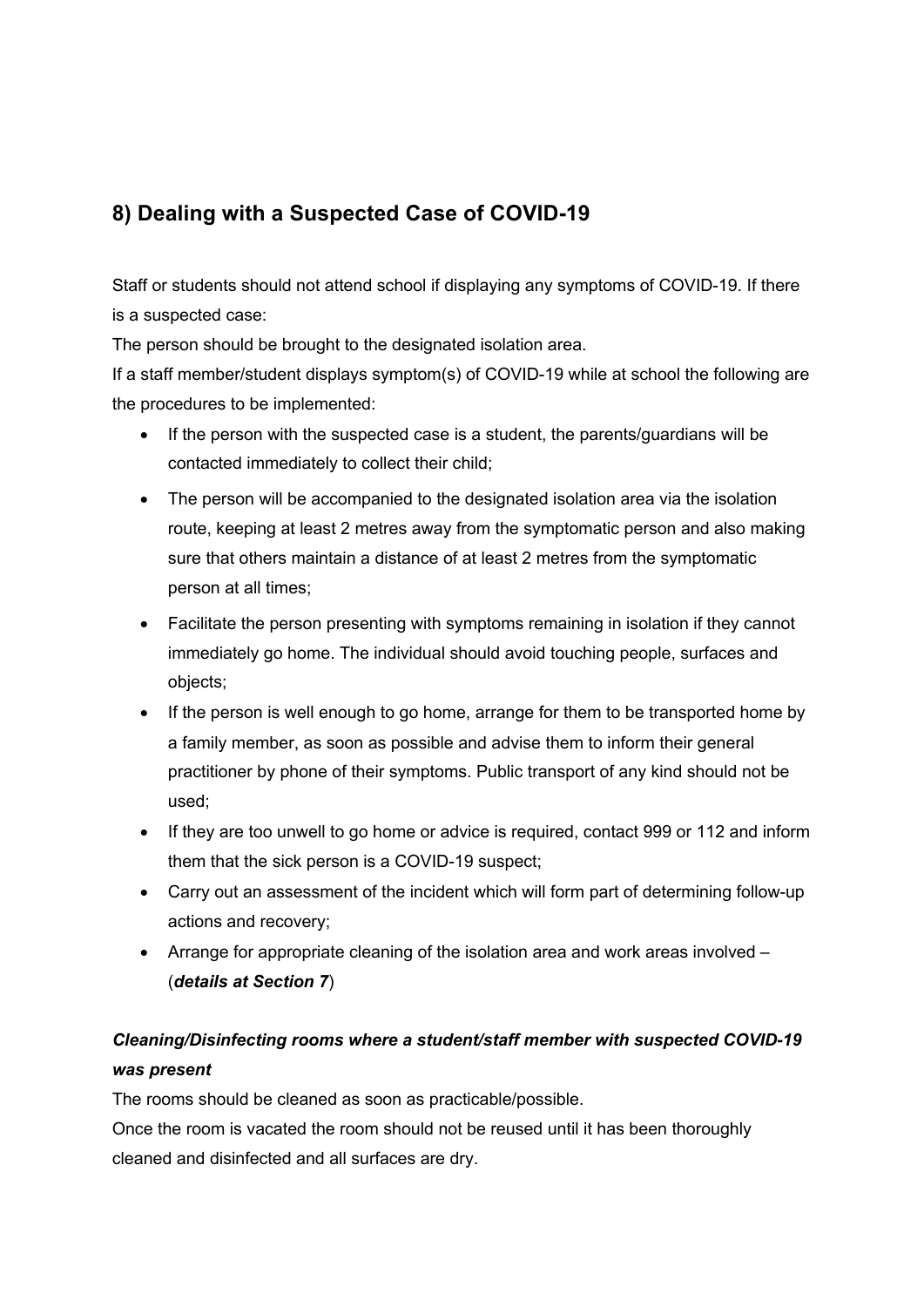The HSE will inform any staff/parents who have come into close contact with a diagnosed case via the contact tracing process. The HSE will contact all relevant persons where a diagnosis of COVID-19 is made. The instructions of the HSE should be followed and staff and student confidentiality is essential at all times.

## **9) Staff Duties**

Staff have a statutory obligation to take reasonable care for their own health and safety and that of their colleagues and other parties.

The cooperation and assistance of all staff is essential to reduce the risk of spread of COVID19 and to protect health and safety as far as possible within the school. All staff have a key role to play.

In this regard and in order to facilitate a safe return to work, these duties include, but are not limited to, the following:

- Adherence to the School COVID-19 Response Plan and the control measures outlined.
- Completion of the RTW form before they return to work.
- Informing the Principal if there are any other circumstances relating to COVID-19, not included in the form, which may need to be disclosed to facilitate their safe return to the workplace.
- Completion of COVID-19 Induction Training and any other training required prior to their return to school.
- Awareness of, and adherence to, good hygiene and respiratory etiquette. Coordination of practices and work with their colleagues to ensure that physical distancing is maintained.
- Inform themselves of the symptoms of COVID-19 and monitor their own wellbeing.
- Self-isolation at home and prompt contact of their GP for further advice if they display any symptoms of COVID-19.
- Not return to or attend school under any circumstances in the event of the following:
	- o if they have symptoms of COVID-19.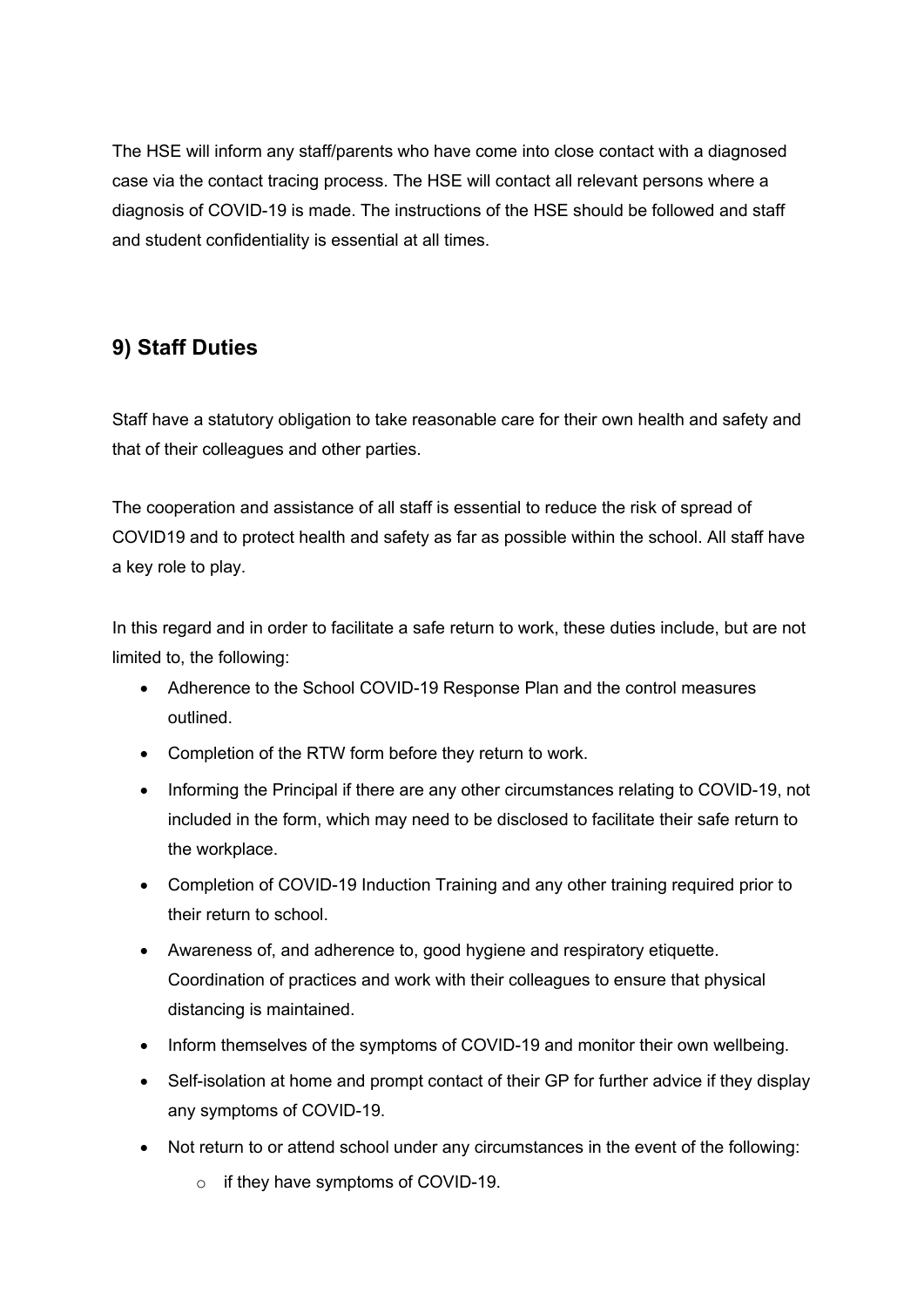- $\circ$  if they live with someone who has symptoms of the virus
- o if they have travelled outside of Ireland; in such instances staff are advised to consult and follow latest Government advice in relation to foreign travel.
- Adherence to the procedures outlined above if they develop any symptoms of COVID-19 whilst within the school facility.
- Keeping themselves informed of the updated advice of the public health authorities and comply with same.
- Cooperate with any public health personnel and their school for contact tracing purposes and follow any public health advice given in the event of a case or outbreak in their school
- Undergo any COVID-19 testing that may be required in Scoil Pól as part of mass or serial testing as advised by Public Health

## **10) COVID-19 related absence management**

A COVID-19 related absence will be managed in line with agreed procedures with the Department of Education.

## **11) Employee Assistance and Wellbeing Programme**

The Department recognises the need for school staff wellbeing and collective self-care. Support for school staff wellbeing will be provided by Department Support Services including the PDST and CSL, as well as by the HSE's Health Promotion Team. An Occupational Health Strategy is in place as a supportive resource for individual staff members in schools. The aim of the Occupational Health Strategy is to promote the health and wellbeing of employees in the workplace, with a strong focus on prevention. The Occupational Health Strategy comprises the Employee Assistance Service and the Occupational Health Service. The Employee Assistance Service (EAS) is provided by Spectrum.Life under the logo of 'Wellbeing Together: Folláin Le Chéile'.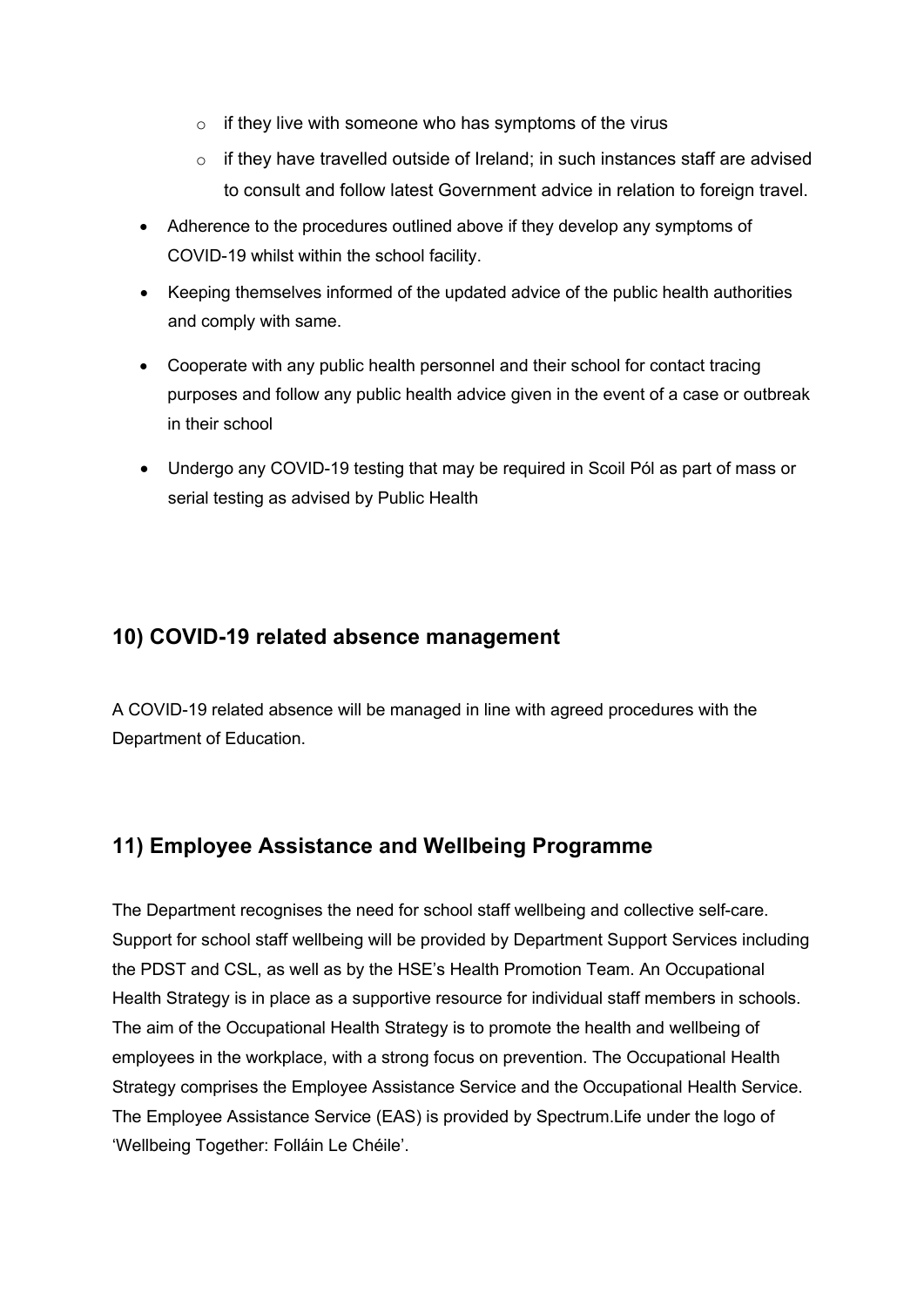Under the EAS, employees have a dedicated free-phone confidential helpline 1800 411 057 available 24 hours a day, 365 days a year providing advice on a range of issues such as wellbeing, legal, financial, mediation, management support etc. Where required, short-term counselling is available to employees and their families (over the age of 18 years and living at home). A bespoke wellbeing portal and app which offers access to podcasts and blogs on topics around wellbeing and mental health, family life, exercise and nutrition is also available. In addition online cognitive behavioural therapy is provided. As part of the services provided by Spectrum.Life a Mental Health Promotion Manager is available to develop and deliver evidence based mental health and wellbeing initiatives to reduce stigma and improve mental health literacy and to increase engagement with the service. They will also be providing a series of webinars and presentations to promote staff wellbeing in schools as schools reopen and during the upcoming school year.